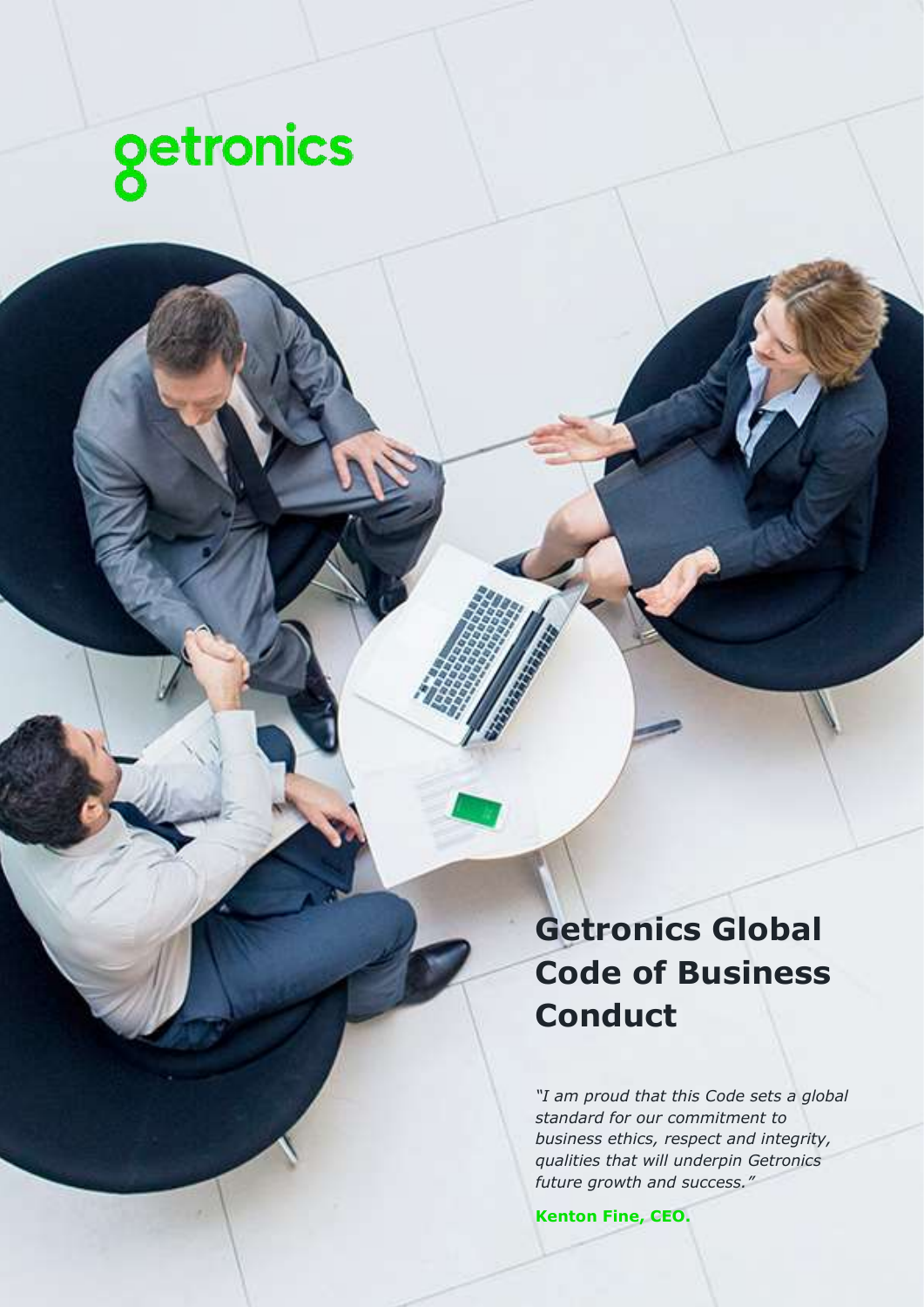# **CONTENT**

### **Letter From The Getronics Board of Management**

#### **Global Code Of Business Conduct FAQs**

- Who Must Comply With The Code
- Are There Any Exceptions?
- What If I Have Code Related Questions Or Concerns?
- If You See Something Say Something
- Examples Of Issues Or Concerns
- Your Voice Will Be Heard … Safely
- Our No-Retaliation Policy

#### **Our People, Behaviours And Culture**

- Respect
- Diversity And Inclusion
- Human Rights
- Anti-Discrimination
- Anti-Harassment
- Health & Safety
- Substance Abuse
- Anti-Violence
- Integrity

#### **Engaging And Dealing With Customers, Partners And Other Third Parties**

- Responsible Marketing
- Getronics Customers
- Getronics Agents, Contractors, Subcontractors And Consultants
- Getronics Competitors

#### **Business Ethics And Integrity**

- Ethics In Getronics Business Activities
- Conflicts Of Interest
- Anti-Corruption
- Anti-Bribery
- Anti-Money Laundering
- International Trade Controls
- Political Activities

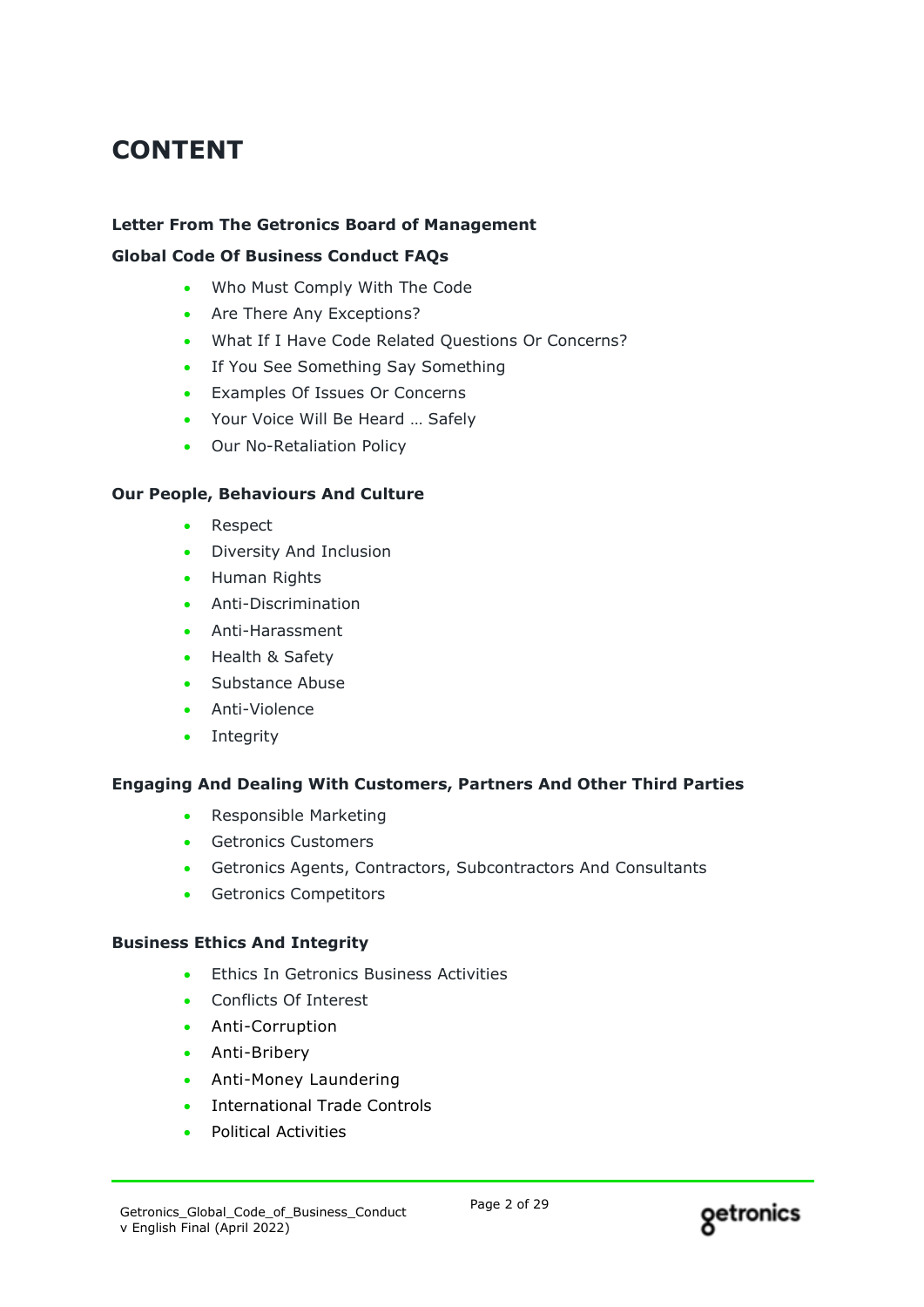- Business Gifts
- Financial Integrity & Responsibility
- Signing A Contract
- Accurate Business Records
- Public Disclosures
- Records Management
- Audits And Investigations
- Getronics Resources
- Fraud

### **Disclosure Of Personal & Corporate Data, IP And Communications**

- Confidential Information
- Getronics Email, Internet And Information Systems
- Privacy
- External Communications
- Intellectual Property
- Investigating Misconduct
- Disciplinary Actions
- Getronics Code Is Not A Contract
- Issuance Of Amendments To This Code
- Administration of this Code
- Acknowledgement
- Disclosure of Waivers

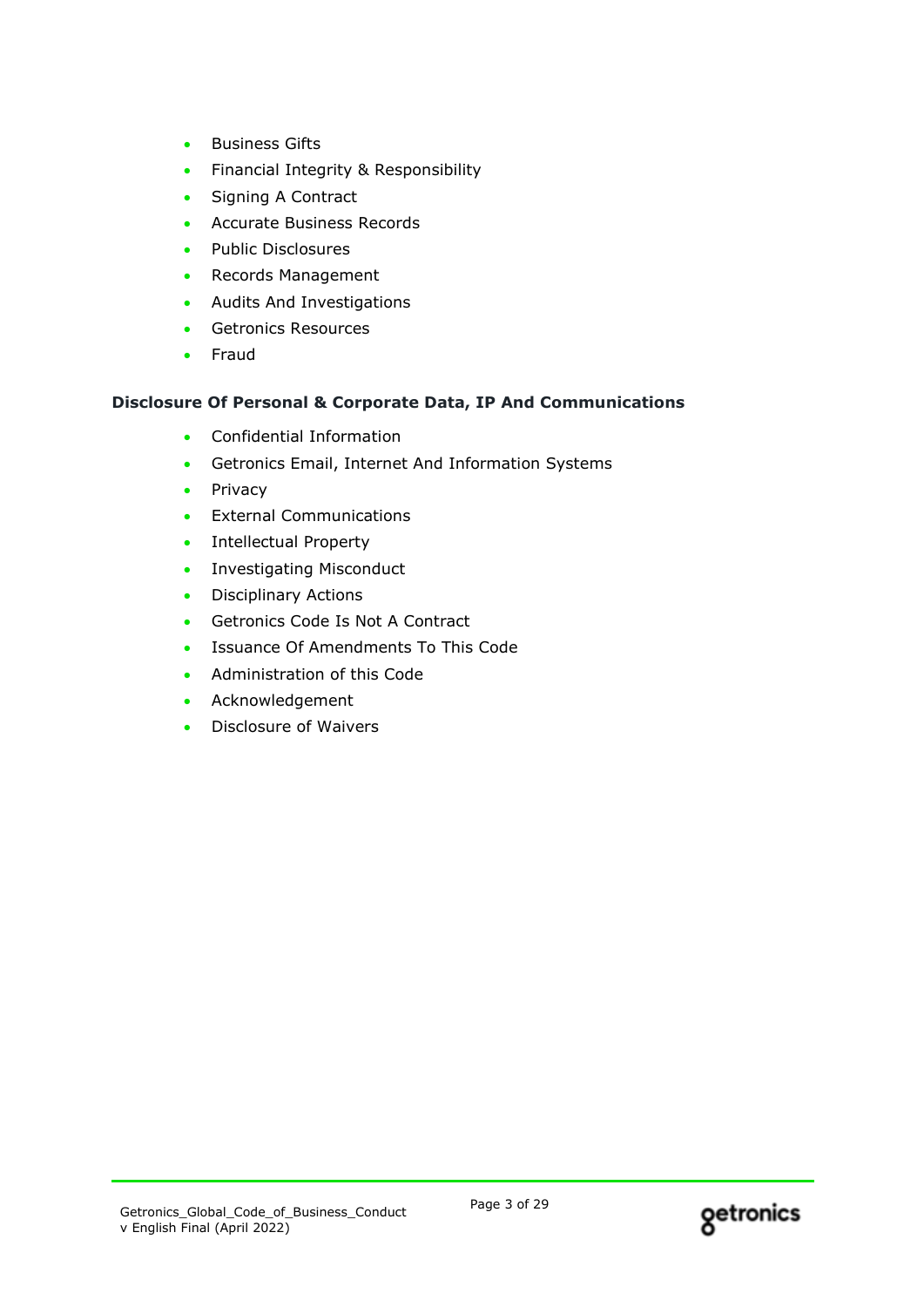## **Letter from the Getronics Board of Management**

#### **Dear valued colleague,** agent, contractor, consultant and sub-contractor

At Getronics, we believe that acting ethically and responsibly is crucial to the success of our people, our company, our customers and communities. This Getronics Global Code of Business Conduct (the "**Code"**) is the guide for doing things the right way.

Getronics measures itself against the highest possible standards of ethical business conduct. Our reputation for acting ethically and responsibly is upheld one decision at a time, every day, by every member of our global family.

Each of us, regardless of our position or role in the company, is expected to act with integrity. It is up to us all to lead by example. The Code serves as a guidepost for every Getronics colleague worldwide (including officers and colleagues of Getronics subsidiaries, branches and affiliates), Getronics agents, contractors, subcontractors, consultants and the Getronics Board of Management. The Code governs every decision we make and every action we take.

As a global business, Getronics is committed to compliance with The Code and with the laws of the countries in which we operate. Global laws and regulations can be complex. The Code helps ensure that each of us remain in complete compliance, and sets the ethical benchmark for becoming the best performing, most trusted and respected IT Services company in the world.

If you have any questions regarding the Code then please contact your line manager, Human Resources or the Legal Department. If you believe another Getronics colleague, agent, contractor, consultant and sub-contractor - or Getronics itself - is falling short of Getronics' commitment to the Code, please raise the issue immediately by contacting your line manager (if appropriate), Human Resources, the Legal Department, or report by web or phone through our external agency using the following link [https://getronicsethics.com](https://getronicsethics.com/)

Thank you for your commitment to the Code, and for your continued engagement with Getronics.

Together, as active participants within the Getronics' family, our continued success is assured.

Sincerely,



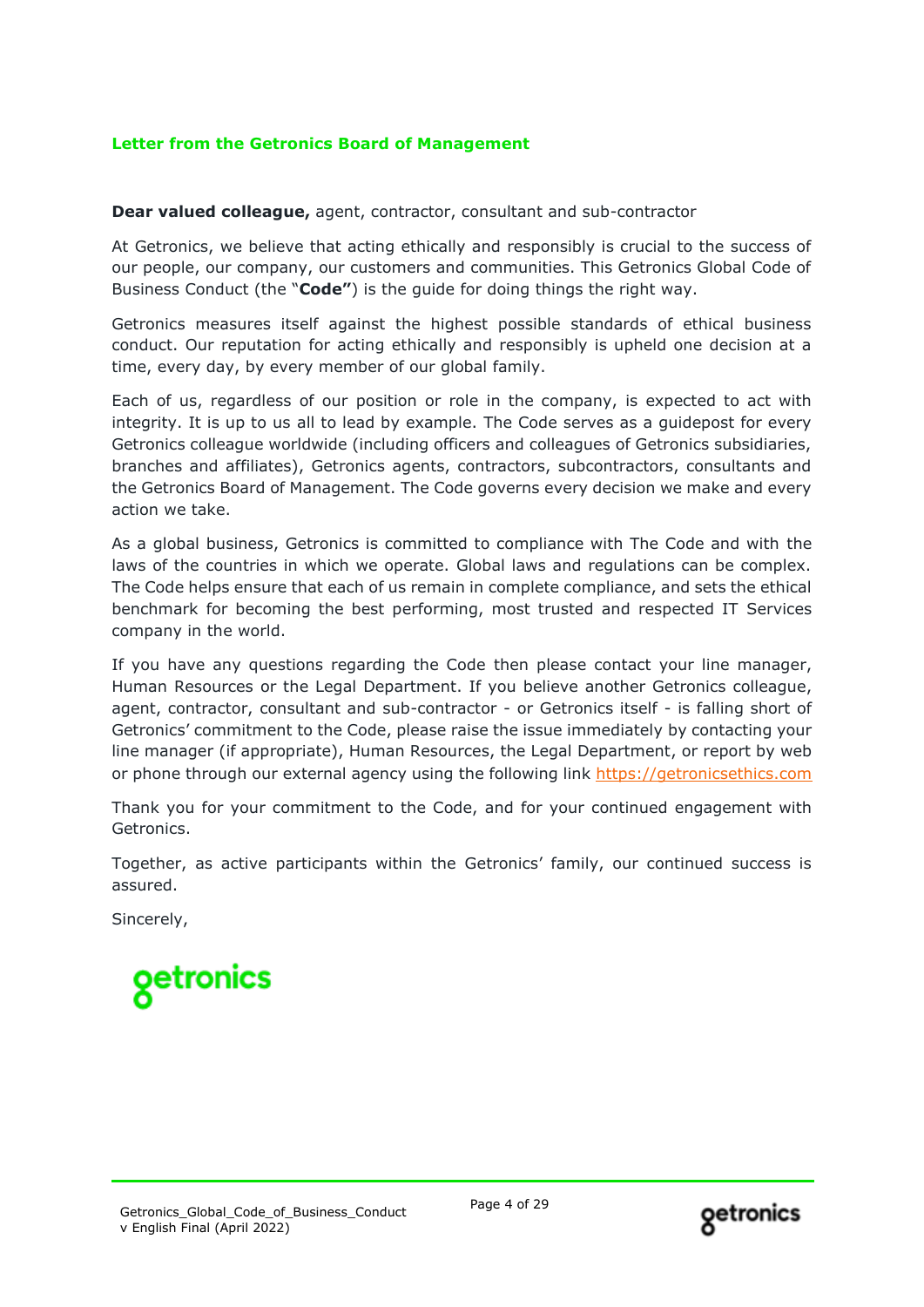# **1 GLOBAL CODE OF BUSINESS CONDUCT FAQ'S**

#### **Who Must Comply With The Code?**

**The Code is written for all Getronics colleagues, which includes both our brands of Getronics and Connectis.** Further, Getronics mandates that any agent, contractor, subcontractor or consultant (whether temporary or permanent) who is performing work or services for or on behalf of Getronics or representing Getronics in any way, will also comply with the Code.

#### **Are There Any Exceptions?**

**No.** Getronics expects all its colleagues, agents, contractors, subcontractors and consultants to know and comply with the Code. Failure of a Getronics colleague to comply with the Code may result in disciplinary action, including termination of employment, failure of an agent, contractor, subcontractor or consultant to comply with the Code will, notwithstanding any term or condition to the contrary, likely result in Getronics terminating its relationship.

#### **What If I Have Code-Related Questions or Concerns?**

The Code, by its very nature, cannot describe every possible situation that you might encounter in your daily work. If you cannot find an answer in the Code, or if you have questions on how to interpret the Code, or you need to seek advice, you should contact either your line manager, Human Resources or the Legal Department.

#### **If You See Something, Say Something**

If you have a concern, become aware of a potential violation of the Code, Getronics policies, or the law, or you need to disclose a potential conflict of interest you must speak up, take action and report it so it can be properly investigated and addressed. In any of these circumstances you should contact either your line manager (if appropriate), Human Resources, the Legal Department, or report by web or phone through our external agency using the following link [https://www.getronicsethics.com](https://www.getronicsethics.com/)

#### **Examples of Issues or Concerns**

- Accounting or auditing irregularities or misrepresentations;
- Fraud, theft, bribery or other corrupt business practices;
- Human rights violations;
- Illegal discrimination, bullying or harassment;

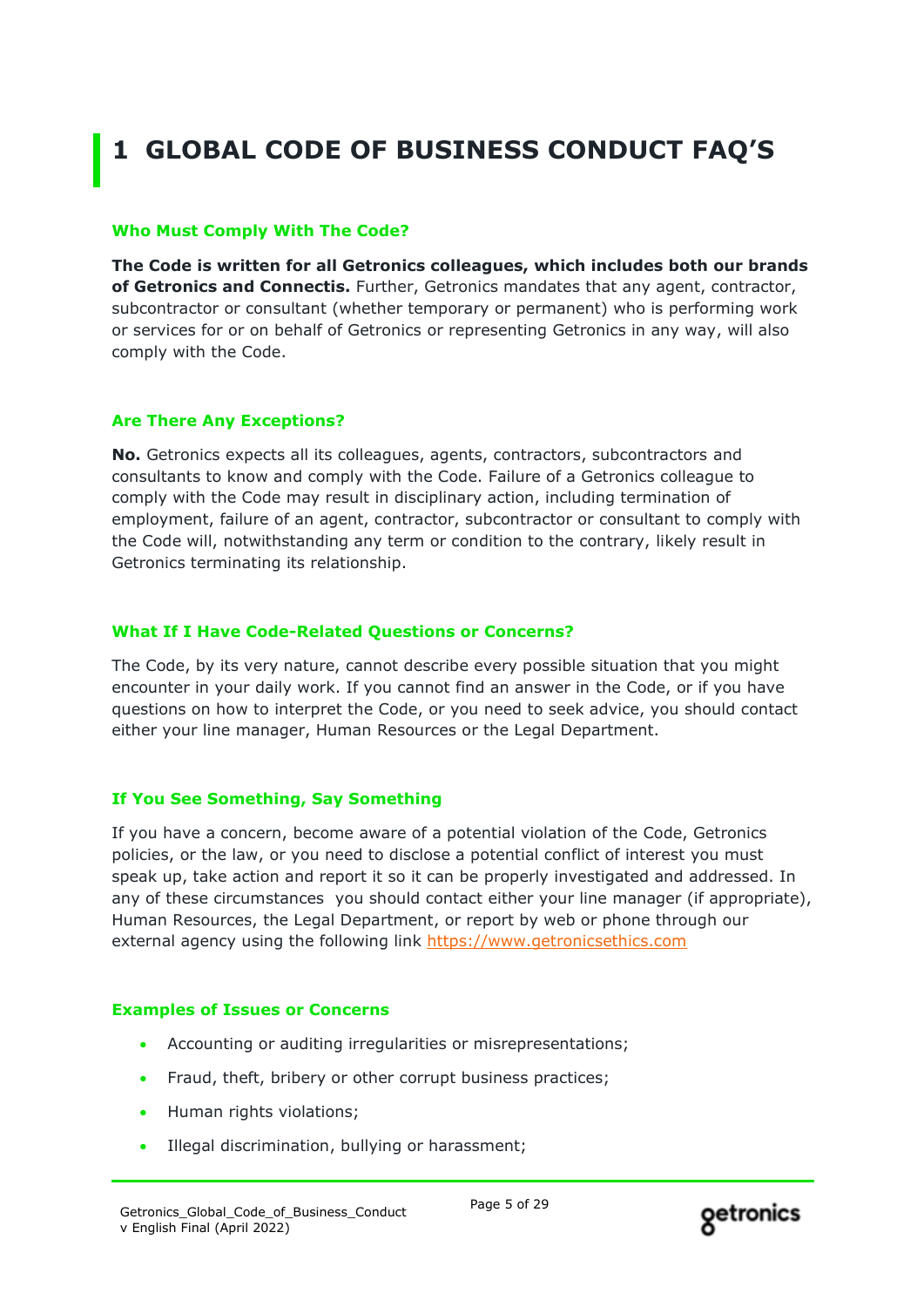- Actual or potential conflicts of interest, and/or
- As otherwise set out in the Code.

## **Your Voice Will be Heard … Safely**

To assist Getronics in investigating your report, you are encouraged to communicate all the information you feel comfortable providing. The information will be kept confidential, except as needed to conduct a full and fair investigation. You may remain anonymous if you so choose except where restricted by local law. What matters is what is being reported, **not who reports it.**

### **Our No-Retaliation Policy**

Getronics prohibits retaliation against any Getronics colleague who reports what they believe is a violation of the Code or the law; who raises a compliance question or seeks advice regarding a business practice, decision or action; or who participates in an investigation of a possible violation of The Code, policies, or the law. Retaliation against someone reporting an issue in good faith is itself a violation of the Code. If you believe you are being retaliated against, you should report it.

## *YOU MADE A COMPLAINT ABOUT YOUR MANAGER AND YOU ARE NOW WORRIED THAT THEY MAY START TREATING YOU DIFFERENTLY AS A RESULT. WHAT CAN YOU DO?*

*GETRONICS WILL NOT TOLERATE RETALIATORY ACTION FOR MAKING GOOD FAITH COMPLAINTS. MANAGERS WHO RETALIATE WILL BE SUBJECT TO CORRECTIVE ACTION, INCLUDING POSSIBLE TERMINATION OF THEIR EMPLOYMENT.*



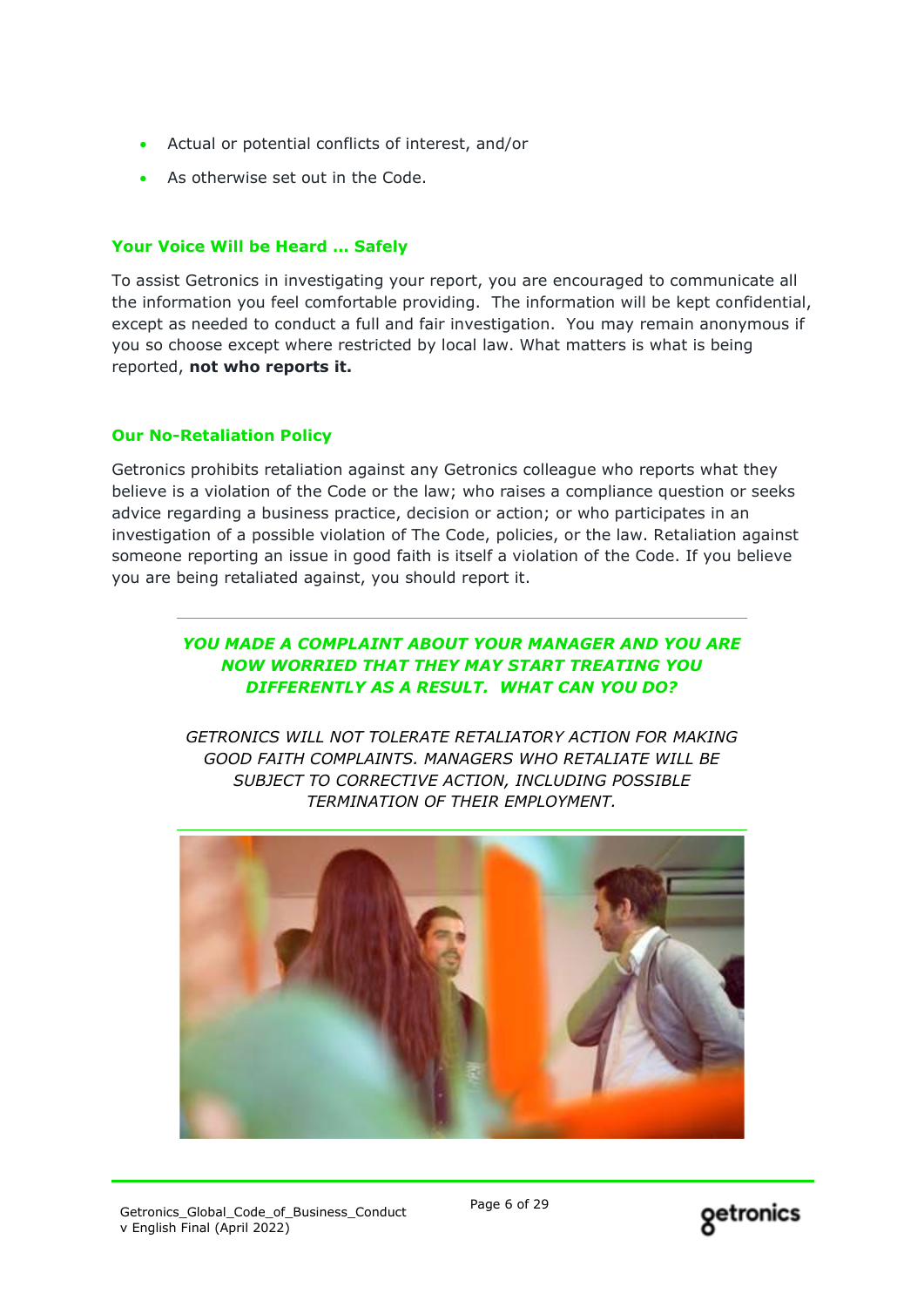# **2 OUR PEOPLE, BEHAVIOURS AND CULTURE**

## **Respect**

One of the guiding principles of Getronics is to respect others. Getronics treats everyone, both within and outside of Getronics, with respect.

## **Diversity and Inclusion**

At Getronics, we define "diversity" as all the unique characteristics that make up each of us: personalities, lifestyles, thought processes, work experiences, ethnicity, race, colour, religion, gender, gender identity, sexual orientation, marital status, age, national origin, disability, or other differences.

Getronics strives to attract, develop and retain a workforce that is as diverse as the markets we serve, and to ensure an inclusive work environment that embraces the strength of our differences.

All Getronics colleagues play an important role in creating a work environment in which Getronics colleagues, agents, contractors, subcontractors and consultants feel valued and respected for their contributions. You promote diversity and inclusion when you:

**Respect the diversity of each other's talents, abilities and experiences;**

**Value the input of others; and/or**

### **Foster an atmosphere of trust, openness and candour.**

We will better understand the needs of Getronics customers, agents, contractors, subcontractors, consultants and the marketplace, as well as foster innovation, if each of us embraces diversity and inclusion in all aspects of the Getronics business.

## *WHAT IF I RECEIVE AN E-MAIL THAT INCLUDES OFFENSIVE JOKES OR LANGUAGE?*

*JOKES THAT WOULD BE REASONABLY VIEWED AS OFFENSIVE ARE NOT ACCEPTABLE AND SHOULD NOT BE SENT THROUGH THE COMPANY E-MAIL SYSTEM. YOU MAY REPORT THIS TYPE OF E-MAIL UNDER THE CODE AND/OR INFORM THE PERSON WHO SENT IT THAT YOU FIND IT OFFENSIVE.*

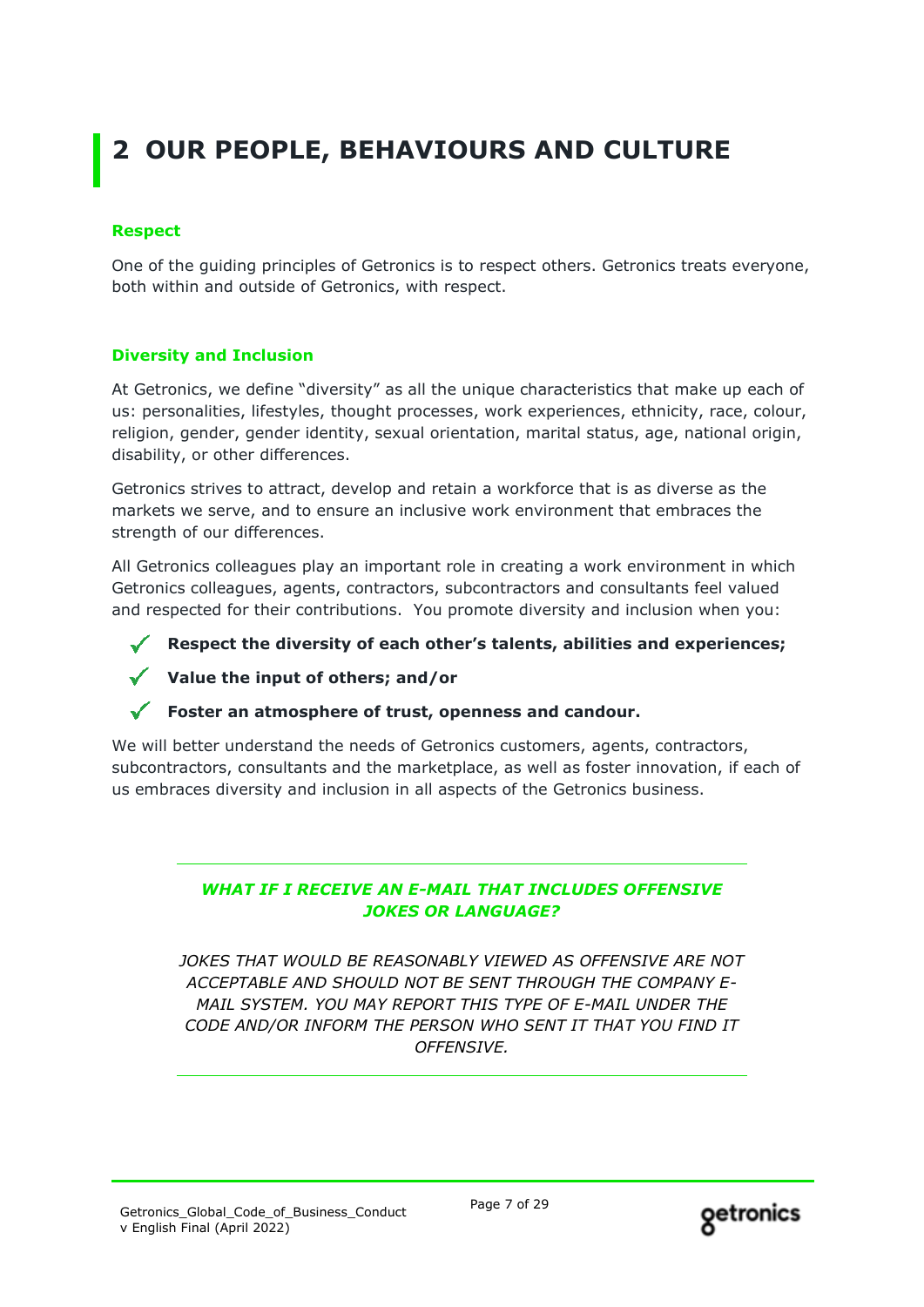## **Human Rights**

Getronics recognizes the importance of maintaining and promoting fundamental human rights in Getronics operations and supply chain, and Getronics is committed to respecting the rights of workers throughout our value chain. Getronics supports the principles contained in the United Nations' International Bill of Human Rights and the Declaration on Fundamental Principles and Rights at Work. Getronics operates under programs and policies that:

- **Promote a workplace free of discrimination and harassment;**
- **Prohibits child labour, forced labour and human trafficking;**
- **Provide fair and equitable wages, benefits and other conditions of employment, in accordance with local laws;**
- **Provide humane and safe working conditions, including safe housing conditions, where applicable; and**
- **Recognise colleagues' right to freedom of association and collective bargaining.**

Getronics expects its agents, contractors, subcontractor and consultants to uphold these principles and comply with the Code, in order to minimize the risk of human rights abuses throughout the Getronics supply chain.

Always check your actions to ensure that they do not violate or contradict any of the basic human rights principles noted above. If you suspect a human rights violation within Getronics operations or supply chain, speak up and report it.

### **Anti Discrimination**

Each of us should have the opportunity to reach our full potential and contribute to Getronics' success. To accomplish this, you should never discriminate or treat colleagues or job applicants unfairly in matters that involve recruiting, hiring, training, promoting, compensation or any other term or condition of employment. **Your employment decisions must always be based on merit, qualifications and job-related performance, without regard to non-job-related characteristics such as:**

- **Race, colour, ethnicity, or national origin**
- **Gender or gender identity**
- **Sexual orientation**
- **Age**
- **Religion**
- **Disability**
- **Personal Relationship and/or friendship**

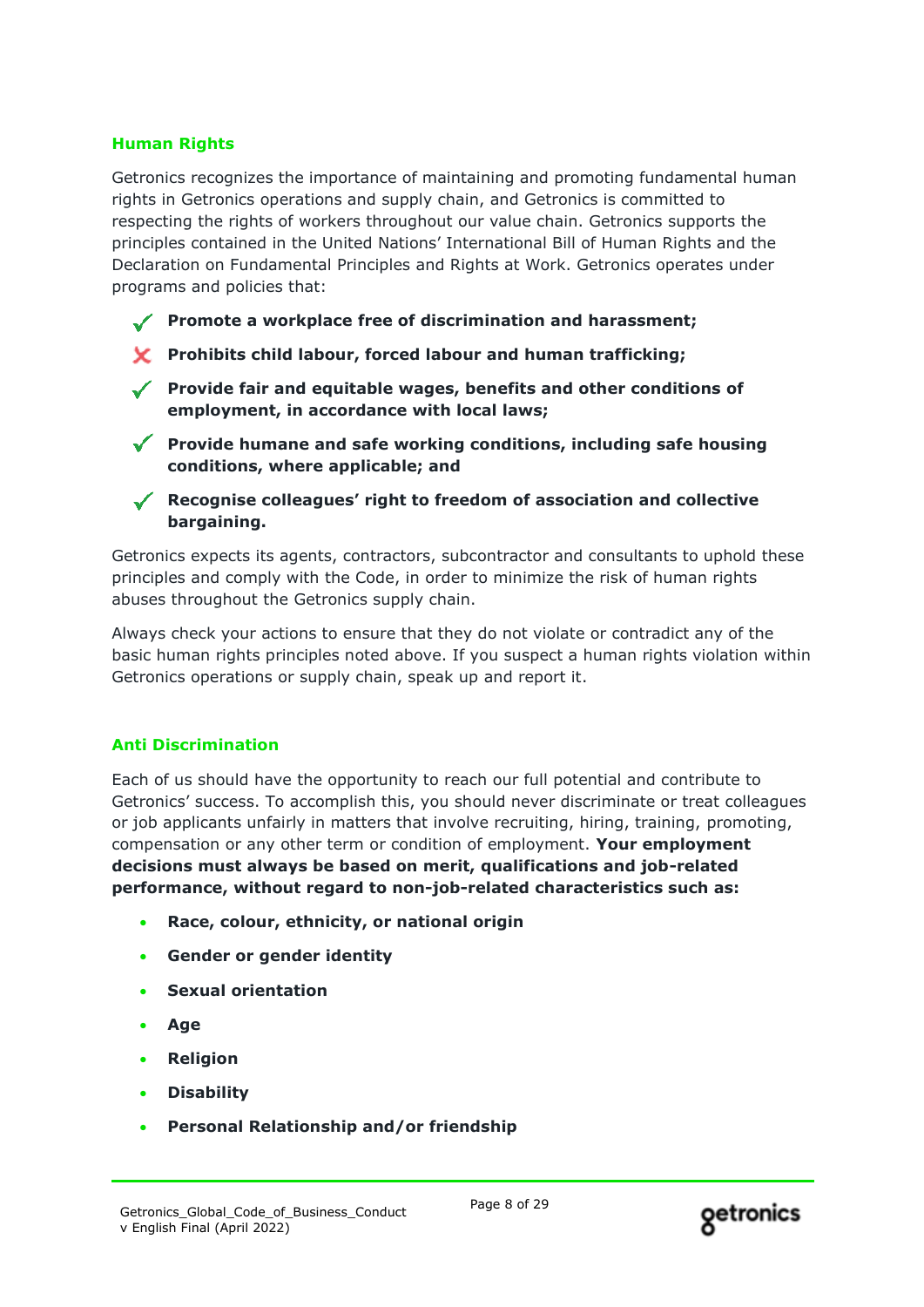## • **Any other legally protected status**

Making employment decisions based on any of these personal characteristics is always against Getronics' policies and is illegal under the laws of many countries. You must always act fairly and give qualified individuals the chance to develop their abilities and advance within Getronics.

### **Anti-Harassment**

Getronics seeks to provide a work environment that is free from harassment of any kind and/or any other offensive or disrespectful conduct. Getronics complies with all country and local laws prohibiting harassment. This Code prohibits all forms of harassment.

Harassment includes unwelcome verbal, visual, physical or other conduct of any kind that creates an intimidating, offensive or hostile work environment. While the legal definition of harassment may vary by jurisdiction, we consider the following nonexhaustive list to be unacceptable behaviour:

- **Sexual harassment;**
- **Offensive language or jokes;**
- **Racial, ethnic, gender or religious slurs;**
- **Degrading comments;**
- **Intimidating or threatening behaviour; and/or**
- **Showing Hostility towards others because of individual characteristics.**

You should never act in a harassing manner or otherwise cause your colleagues to feel uncomfortable. It is important to remember that harassment, sexual or otherwise, is determined by your actions and how they impact others, regardless of your intentions.

## **If you or someone else is the subject of discrimination or harassment, speak up and report it.**

*ONE OF MY MANAGERS ASKED ME ON SEVERAL OCCASIONS TO MEET FOR DRINKS AFTER WORK, AND I HAVE REPEATEDLY SAID "NO", HE ALSO MENTIONED IT MAY LEAD TO A PAY INCREASE. IS THIS OK? I FEEL UNCOMFORTABLE WITH THIS BEHAVIOUR.*

*YOU SHOULD REPORT THIS TYPE OF BEHAVIOUR.*

## *A COLLEAGUE TOLD YOU THAT A CUSTOMER HAS MADE UNWANTED SEXUAL ADVANCES TOWARDS THEM HOWEVER*

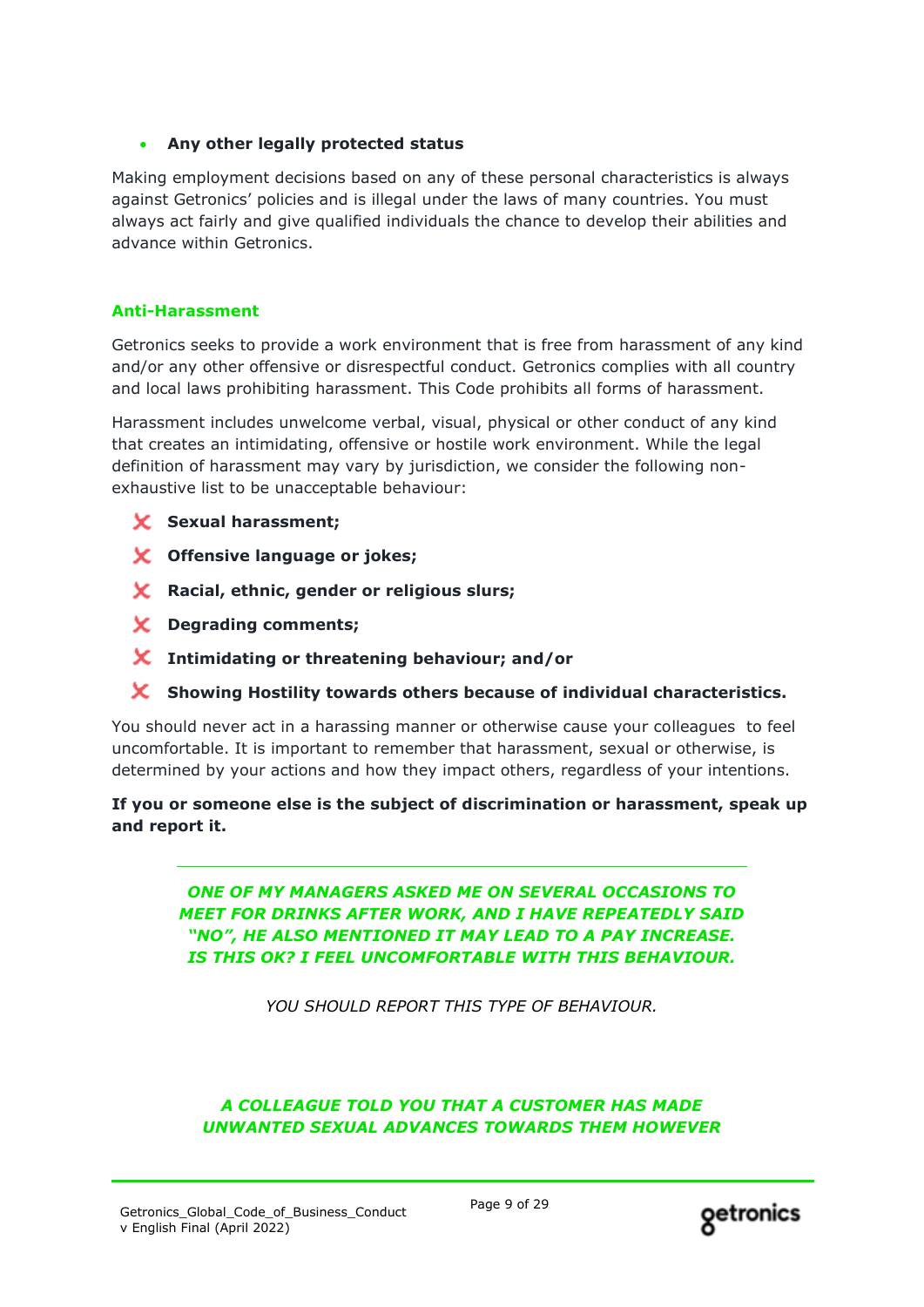## *THEY DID NOT FEEL COMFORTABLE TELLING THEIR MANAGER. SHOULD YOU DO ANYTHING?*

*YES, ALL COLLEAGUES HAVE A RESPONSIBILITY TO REPORT POTENTIAL VIOLATIONS OF THE CODE.*

## *MY MANAGER GAVE ME A HUG. IS THIS ACCEPTABLE?*

*THIS MAY BE UNWELCOME OR UNWANTED CONDUCT, DEPENDING ON THE PERSON RECEIVING OR WITNESSING THE CONDUCT. WHAT MAY BE THE GOOD INTENTIONS OF THE MANAGER MAY BE THE BASIS OF SEXUAL HARASSMENT. IF YOU FEEL UNCOMFORTABLE WITH IT REPORT IT. REMEMBER: WHAT MAY BE ACCEPTABLE TO ONE PERSON MAY NOT BE ACCEPTABLE TO ANOTHER.*

### **Health and Safety**

Getronics is committed to the health and safety of Getronics colleagues, visitors, agents, contractors, subcontractors, consultants, customers and communities. Our health and safety policies and procedures are designed to help you to work safely whilst performing your role.

You should always speak up and raise a concern if you are asked to:

- **Perform a task you consider unsafe; and/or**
- **Do a job you think you are not properly trained to perform and that may harm you or others.**

You should raise a concern if you:

- **See someone performing a task that you think is unsafe or that the person is not properly trained to do;**
- **Suspect that a vehicle or piece of equipment is not operating properly and may be unsafe; and/or**
- **Observe or are made aware of an unsafe condition or a potential danger to yourself or others.**

Safety is everyone's responsibility – you must insist that work be performed safely, no matter your role or your position in Getronics.

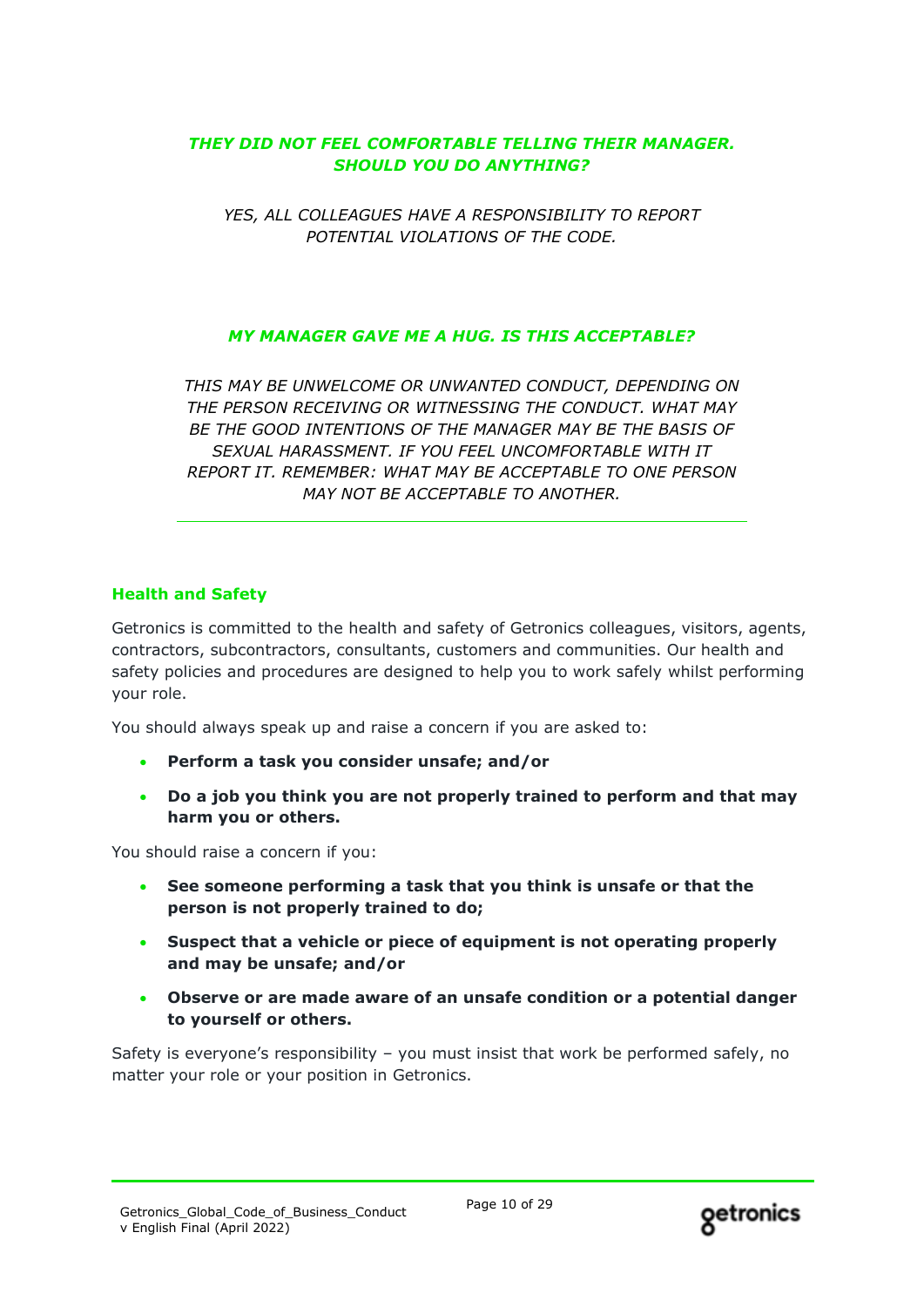### **Substance Abuse**

If you have a drug or alcohol problem, you are encouraged to seek assistance. Contact Human Resources to learn of applicable assistance programs in your region.

If, due to the influence of drugs or alcohol (whilst you are representing Getronics) your behaviour becomes unacceptable, inappropriate or you pose a risk to yourself for others, this will be a violation of the Code. Drugs may include illegal drugs, controlled substances or misused prescription medication. You are expected to represent Getronics and perform your role free from the influence of any substance (including alcohol) that could impair your performance or cause unacceptable and/or inappropriate behaviour.

Whilst representing Getronics, you are prohibited from:

- **Being under the influence of alcohol, illegal drugs or controlled substances;**
- **Possessing, selling, using, transferring, or distributing illegal drugs or controlled substances; and/or**
- **Performing your role while impaired by a lawful prescription medication or over-the-counter drug.**

## **Anti-Violence**

Getronics has a zero-tolerance policy for violence in the workplace and/or whilst representing Getronics in any capacity. You are prohibited from engaging in any act that could cause another colleague to feel threatened or unsafe. This includes verbal or physical assaults, threats or any expressions of hostility, intimidation, aggression or humiliation.

Getronics also prohibits the possession of any weapons. To the full extent permitted by local law, this prohibition extends to Getronics offices, car parks, facilities or whilst representing Getronics in any capacity

### **DON'T DELAY! – Report threats or acts of violence immediately.**

### **Integrity**

It is Getronics policy to treat all those we encounter in the marketplace with fairness and integrity. This includes Getronics customers, competitors, agents, contractors, subcontractors and consultants; and the communities we serve. Underlying this commitment to integrity is Getronics' obligation to comply with all applicable laws wherever we do business.

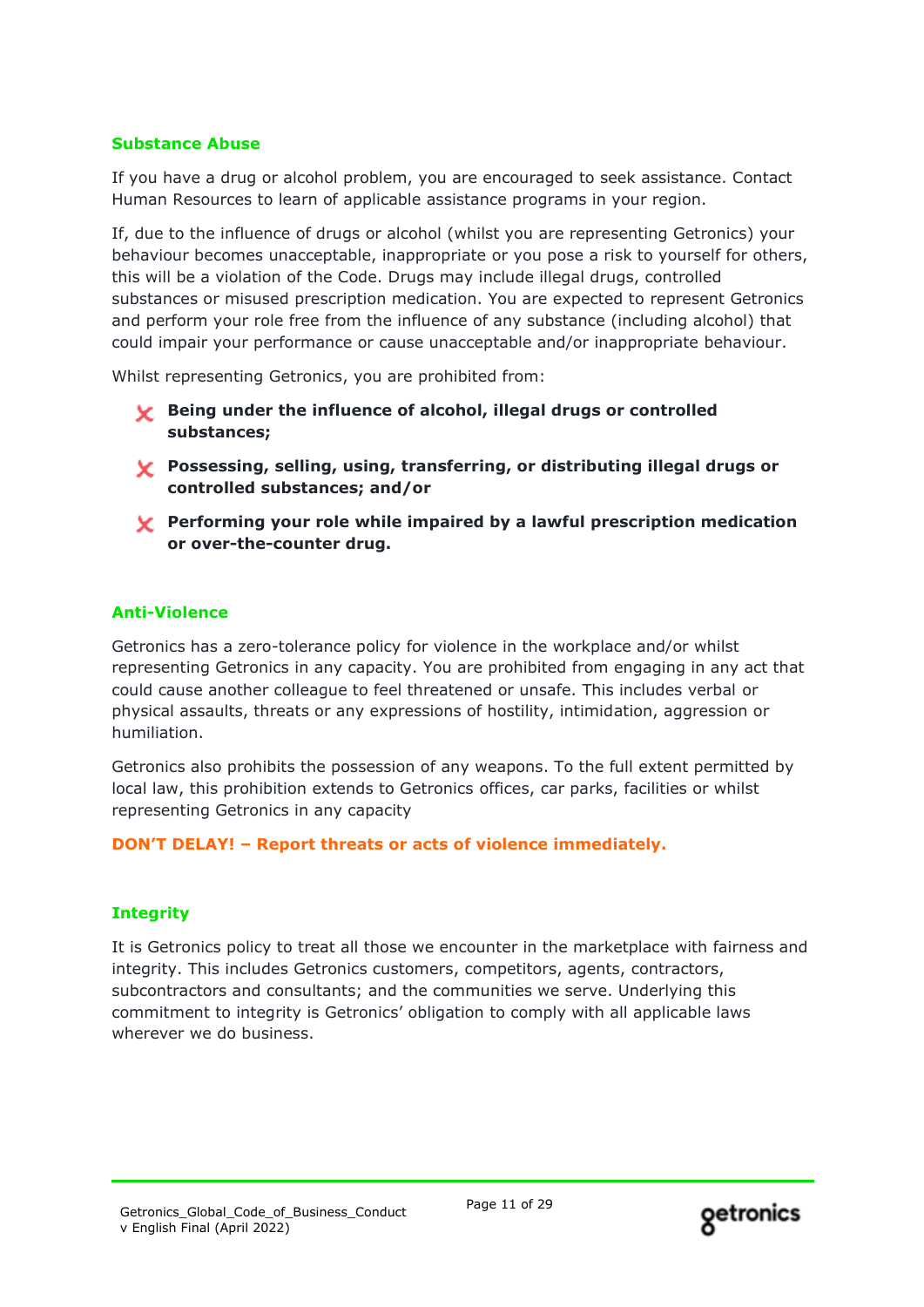# **3 ENGAGING AND DEALING WITH CUSTOMERS, PARTNERS AND OTHER THIRD PARTIES**

## **Responsible Marketing**

Getronics brands touch millions of people each day. Getronics' marketing and sales material must reflect Getronics' high ethical standards and be truthful, understandable and in compliance with all laws. If you are involved in marketing or selling, you should **never**:

- **Overstate or misrepresent the qualities of Getronics products or services;**
- **Use misleading or untruthful statements; and/or**
- **Make claims about Getronics products or services without adequate substantiation.**

## **Getronics Customers**

Integrity in the marketplace requires each of us to treat Getronics customers ethically, fairly, and in compliance with all applicable laws.

When dealing with Getronics customers, you should always:

**Win business based on Getronics' superior offerings, customer service and competitive prices;**

- **Present Getronics services and products in an honest and forthright manner;**
- **Avoid unfair or deceptive trade practices**;
	- **Communicate Getronics' sales programs clearly; and**
- **Deliver on your promises.**

Getronics' contracts with its customers must always reflect the importance and value we place on their business. All customer contracts must be in writing and conform to Getronics policies and contracting principles, be approved in writing by the appropriate Getronics functions and the Legal Department and be signed by a Director or authorised signatory. You should never start, or request any colleague, agent, contractor, subcontractor or consultant to start performing any work for a customer (including pilots or due diligence), or place an order on behalf of a customer, unless you have confirmed there is a signed contract in place with the customer that specifically covers the scope of work you intend to perform or goods you intend to order. Please note, without written approval from the Legal Department, you should not start performing work or place an order if you only have a customer purchase order.

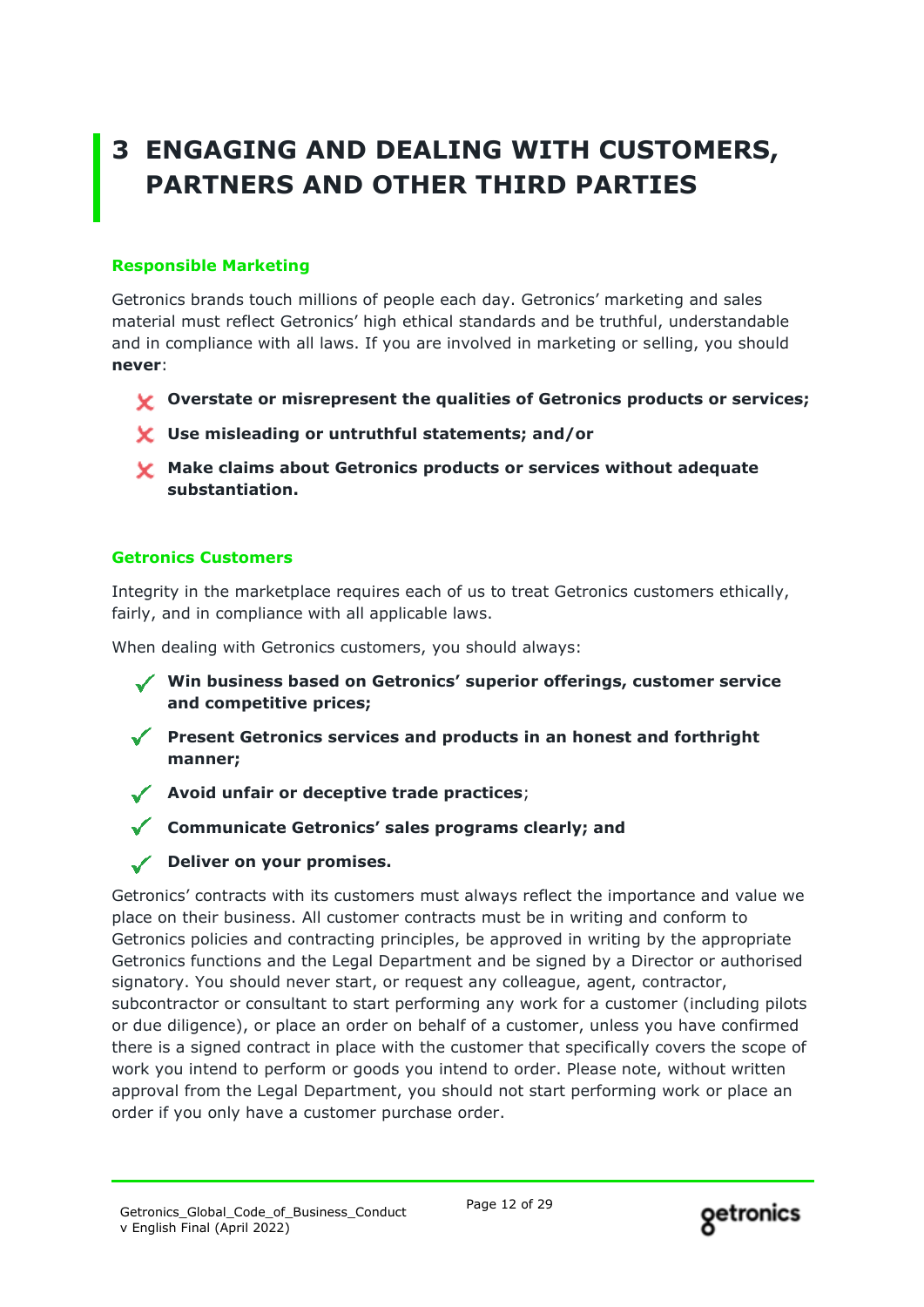## **Getronics Agents, Contractors, Subcontractors and Consultants**

Getronics holds its agents, contractors, subcontractors and consultants to the same standards of integrity to which Getronics holds itself. An unethical or illegal act of an agent, contractor, subcontractor or consultant may damage Getronics' reputation as a world-class company and cause the loss of goodwill in the communities we serve. Therefore, all agents, contractors, subcontractors and consultants must comply with the Code as a condition of doing business with Getronics.

**If you are responsible for selecting an agent, contractor, subcontractor or consultant, you should base your decision on merit, quality of service and reputation only.**

## *A SALES MANAGER HAS CONTRACTED WITH A THIRD-PARTY AGENT TO HELP THEM GROW THE BUSINESS. DO THEY NEED TO OBTAIN PRIOR APPROVAL?*

*YES. PRIOR TO RETAINING ANY THIRD-PARTY AGENT, THE LEGAL DEPARTMENT MUST PERFORM A DUE DILIGENCE EVALUATION ON THE PROSPECTIVE AGENTS TO ENSURE THAT THE AGENT IS BONA FIDE AND IS AWARE OF THE CODE.*

## **Getronics Competitors**

Getronics is committed to outperforming it's competitors legally and, therefore, you must:

- **Never comment on competitors' products or services in an inaccurate or untruthful manner;**
- **Only use legitimate means of obtaining competitive information;** 
	- **Respect the confidential information and intellectual property rights of Getronics competitors and other third parties; and**

**Always comply with antitrust and competition laws.**

When dealing with Getronics competitors (even if you have a personal relationship with them), you should never enter into any agreement, whether formal or informal, written or verbal, to set prices or other terms of sale, coordinate bids, allocate customers, sales territories, or product lines, or engage in any other activity that violates applicable antitrust or competition laws.

You should never discuss such topics with a Getronics competitor, even in an informal setting such as a bar, restaurant, trade show or customer event.

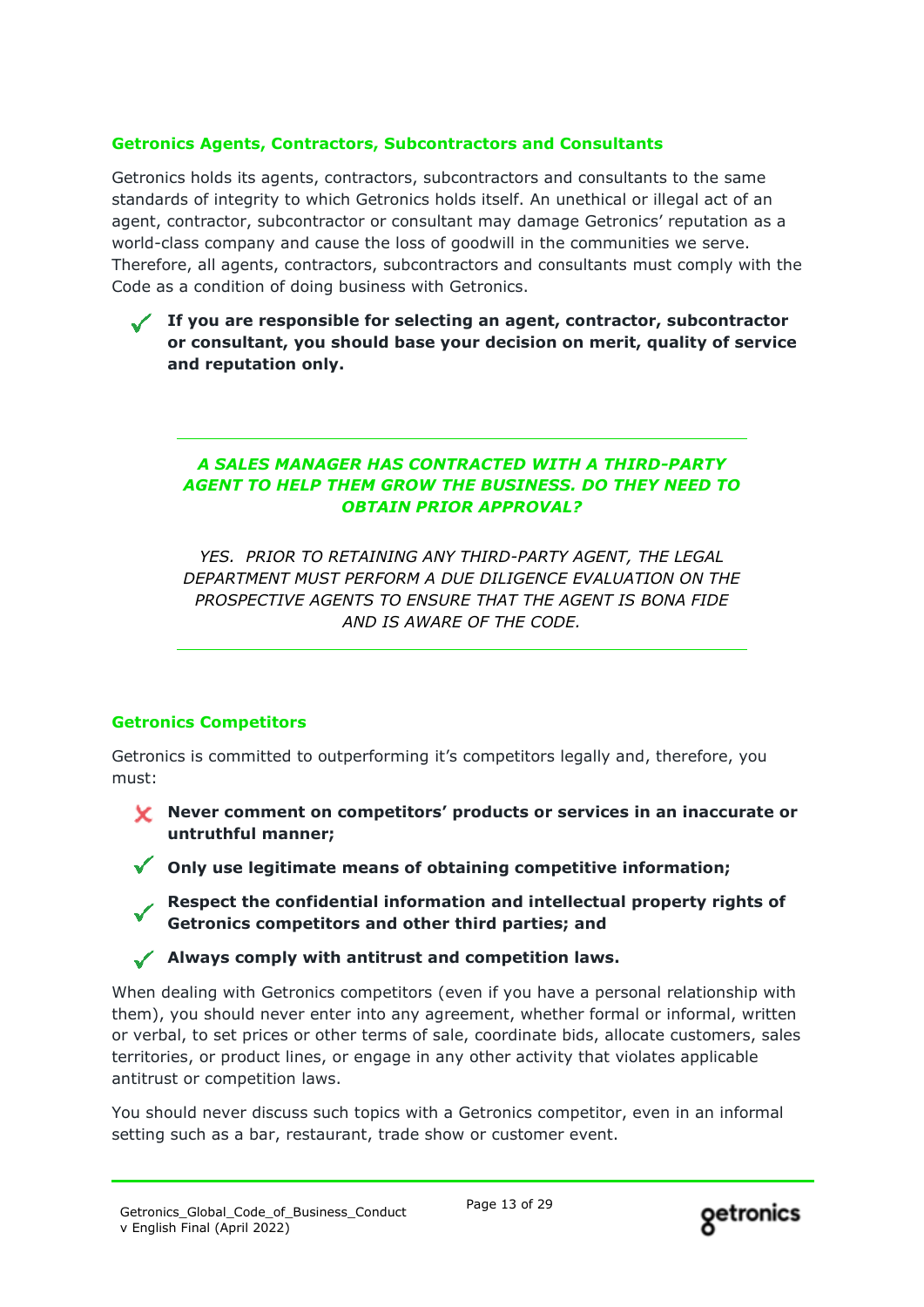It is also important to avoid activities that may appear to violate antitrust or competition laws. For example, all written communications referring to Getronics competitors should be business appropriate and refrain from language that could be construed as encouraging anti-competitive behaviour.

Violations of antitrust or competition laws may result in severe legal penalties for Getronics and criminal charges for the individuals involved. Competition laws are complex and vary by country.

For guidance or questions on antitrust or competition, you should seek advice. **If you suspect an antitrust violation, speak up and report it.**

## *A COLLEAGUE IS MEETING A FRIEND WHO WORKS AT A COMPETITOR COMPANY. THEY WANT TO BID FOR A CUSTOMER CONTRACT TOGETHER AND AGREE TO SHARE THEIR PRICING WITH EACH OTHER TO ELIMINATE OTHER COMPETITORS. IS THIS ACCEPTABLE?*

*NO, THIS BEHAVIOR IS ANTI-COMPETITIVE AND UNLAWFUL. ANY SUCH BEHAVIOR MUST BE REPORTED IMMEDIATELY.*



Getronics\_Global\_Code\_of\_Business\_Conduct v English Final (April 2022)

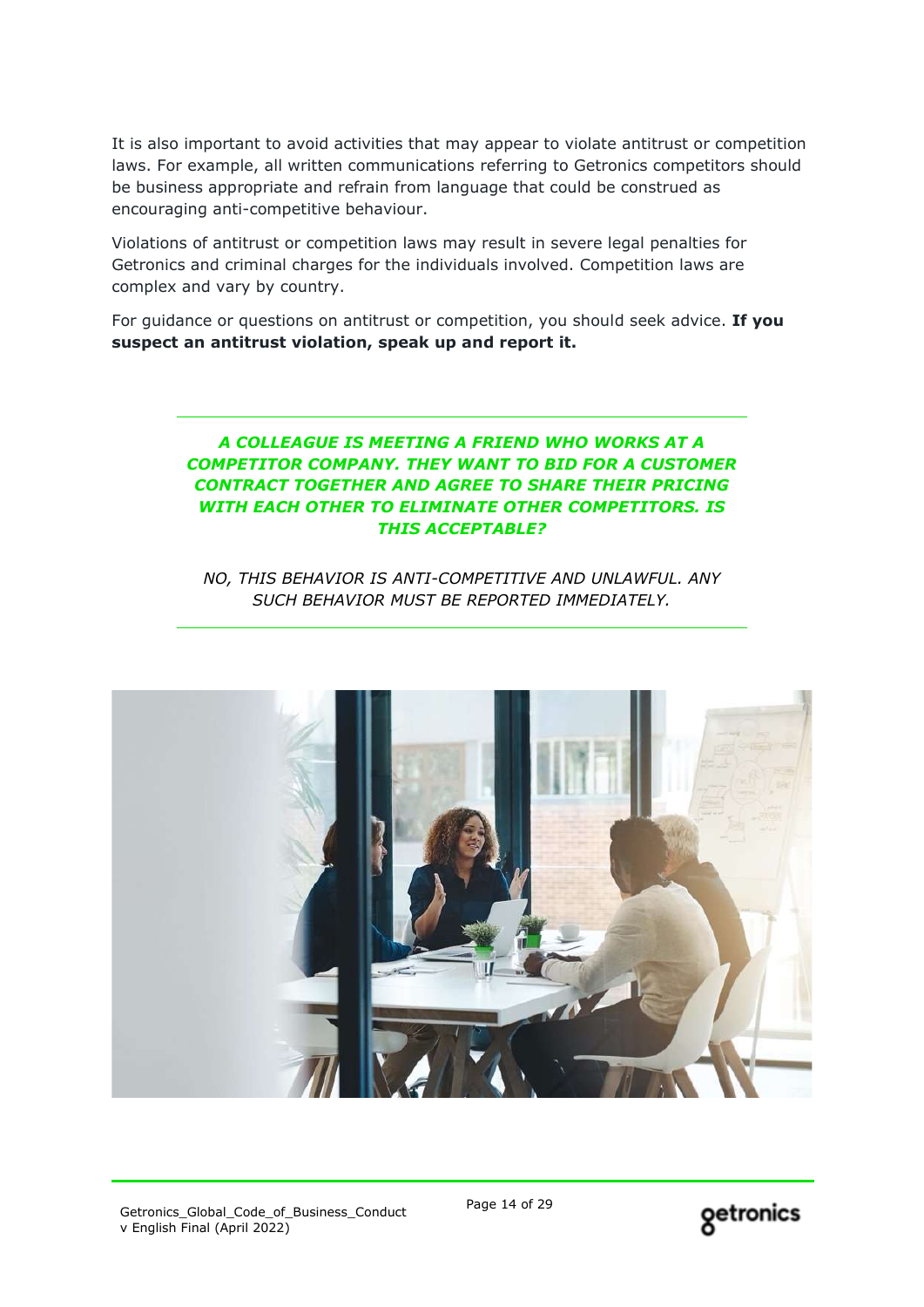# **4 BUSINESS ETHICS AND INTEGRITY**

## **Ethics in Getronics Business Activities**

Each of us should make **ethical business decisions** and **avoid conflicts of interest**. We want to do business the right way. Getronics' commitment to ethics and integrity extends to all Getronics business relationships and interactions, including potential relationships with government officials.

## **Conflicts of Interests**

We have an obligation to always act in the best interest of Getronics. Conflicts of interest may arise when you, a family member or a friend:

- **Let your business decisions be influenced, or appear to be influenced, by personal or family interests or friendships;**
- **Use Getronics property, information, time or resources for personal benefit or the benefit of a third party;**
- **Hire, supervise or have a direct or indirect line of reporting to a family member, friend or someone with whom you have a romantic relationship;**
- 1. **Working part-time at an third party that sells products or services that compete with Getronics (even during your time off), accepting consulting fees, providing advice or services to a third party for personal gain, owning or managing part of a business that sells goods or services to Getronics, accepting payment from a third party for information about Getronics, starting a company that provides products or services similar to Getronics**
- **Posting a defamatory message about Getronics on social media, failing to report a colleagues wrongdoing due to a personal relationship, making a purchase or business choice to boost a business that you have a stake in, taking advantage of confidential information learned in the course of your employment for your own benefit; and/or**
- **Work for, provide services to, represent or have a financial interest in or receive any personal benefit from an agent, contractor, subcontractor, consultant, customer, competitor or a company that does or seeks to do business with Getronics, if such relationship or interest could influence, or appear to influence, your business decisions.**

**In general, it will not pose a conflict of interest if you, a friend or a family member have a nominal stock ownership interest (generally, less than a 1% equity interest) in a contractor, subcontractor, customer or competitor, unless that equity interest constitutes more than a small portion of your overall** 

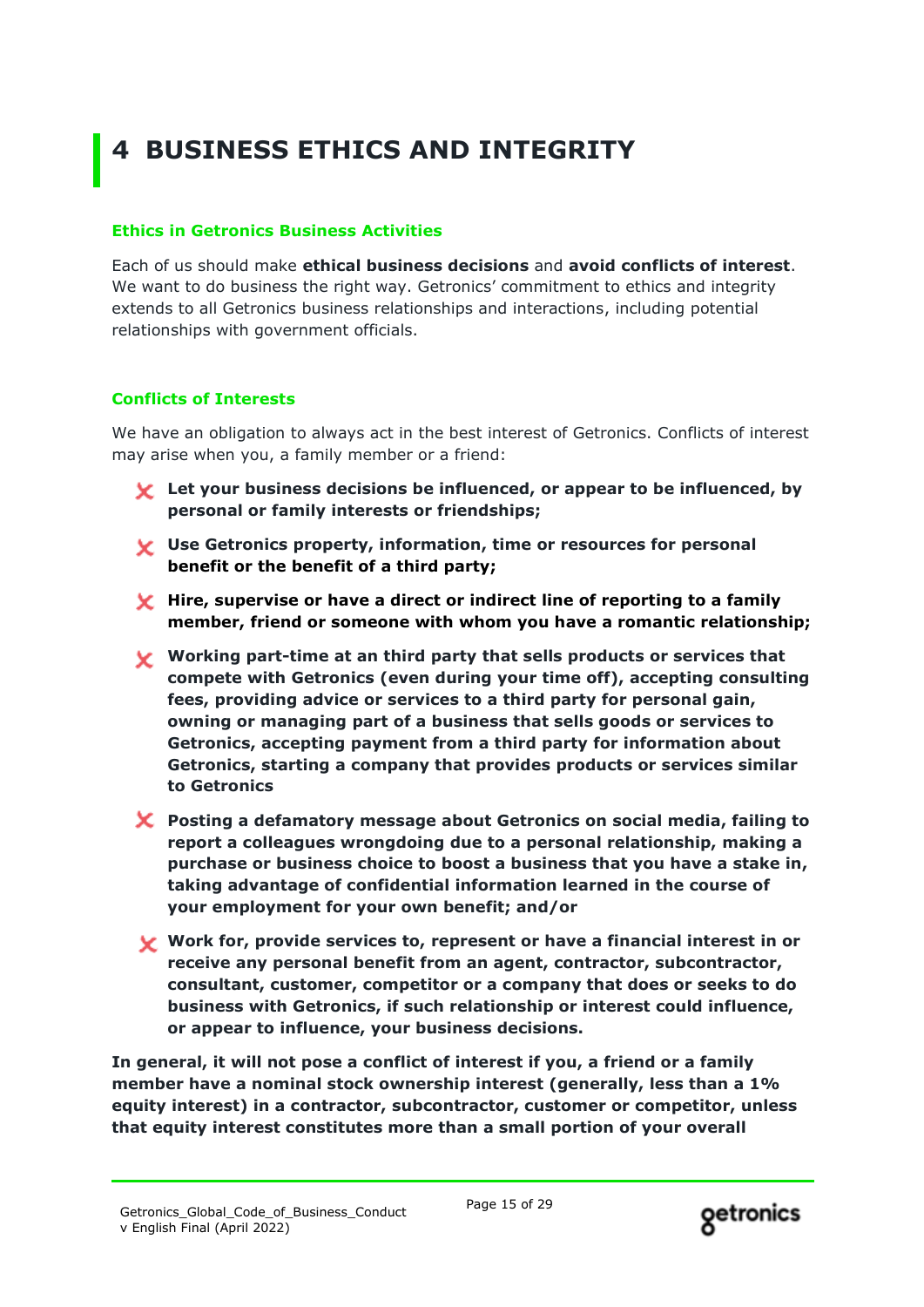## **investment portfolio and thus creates the potential for the appearance of a conflict of interest.**

You must disclose potential conflicts of interest in writing. **Remember, having a conflict of interest is not necessarily a violation of this Code, but failing to disclose a conflict is.**

If at any time in your employment you have a potential or actual conflict of interest, you have an obligation to disclose it promptly in writing so that a determination can be made as to the extent and potential impact of the conflict on Getronics. Many times, conflicts can be resolved by an open and honest discussion. Certain material conflicts may require the acknowledgement of your confidentiality obligations, reassignment of roles, or refusal from certain business decisions.

## *IF MY FRIEND'S SON WANTS TO APPLY FOR A POSITION IN GETRONICS, CAN I FORWARD HIS CV?*

*YES. COLLEAGUE REFERRALS ARE FINE; HOWEVER, THE APPLICANT SHOULD STILL APPLY FOR THE ROLE THROUGH GETRONICS STANDARD RECRUITMENT PROCESS.*

## **Anti-Corruption**

Corrupt arrangements with customers, agents, contractors, subcontractors, consultants, government officials, or any other third parties are strictly prohibited. "**Corruption**" generally refers to obtaining, or attempting to obtain, a personal benefit or business advantage through improper or illegal means. Corruption may involve payments or the exchange of anything of value and includes the following activities:

- **Bribery (governmental or commercial);**
- **Extortion; and/or**
- **Kickbacks**

Corrupt activities are not only a Code violation, they can also be a serious violation of criminal and civil anti-bribery and anti-corruption laws in various countries. **Should you become aware of any potential or actual corrupt arrangement or agreement, speak up and report it.**

## **Anti-Bribery**

No matter where in the world you work, there is an anti-bribery law or policy that applies to you. Most countries have anti-bribery laws that prohibit bribing a government official. Under some countries' laws, such as the United Kingdom's Bribery Act, bribing anyone (called "**Commercial Bribery**") is also a crime. In addition, all Getronics colleagues,

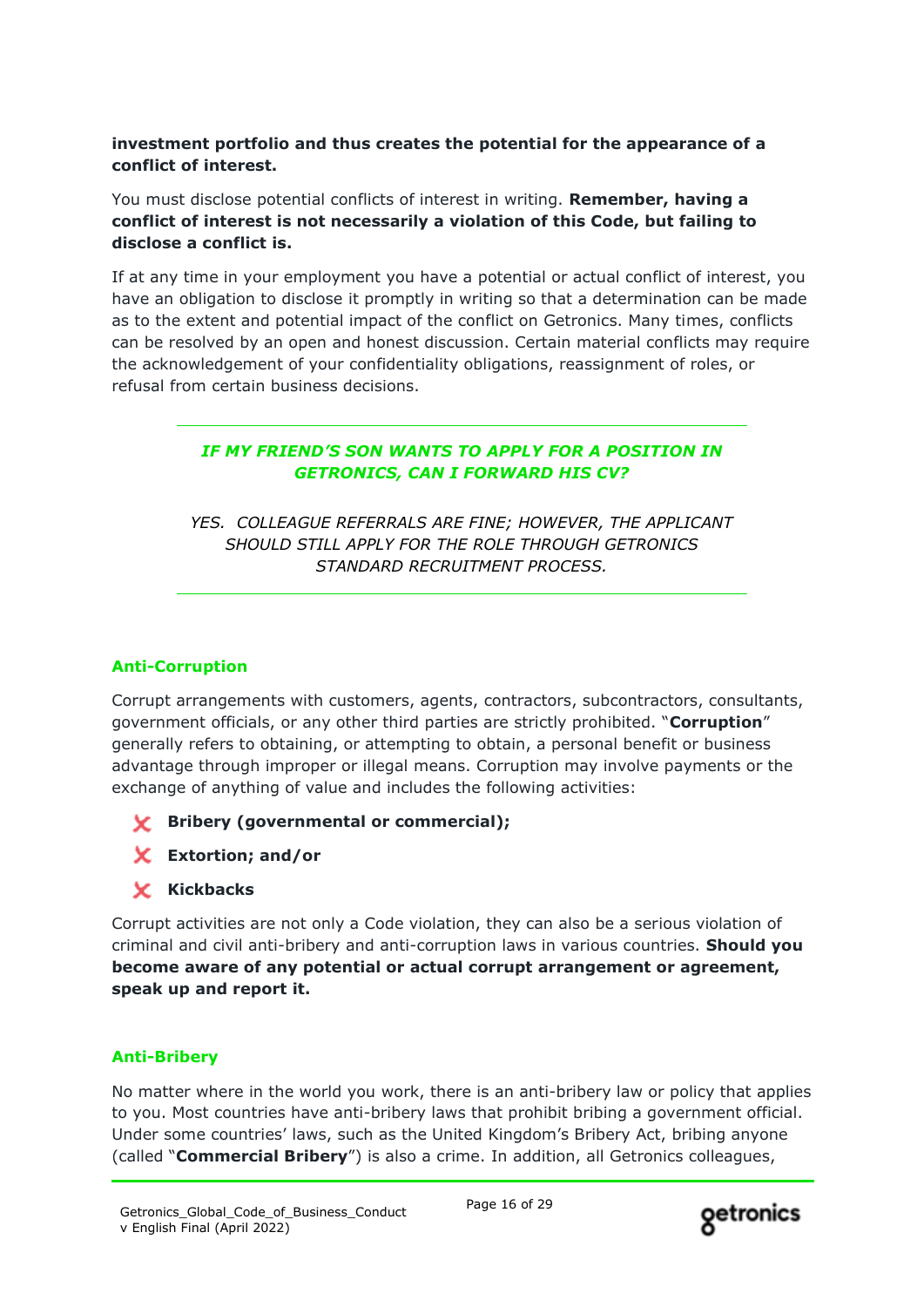regardless of personal location or place of business, must comply with all anti-bribery legislation including but not limited to the U.S. Foreign Corrupt Practices Act ("**FCPA**").

**To comply with anti-bribery laws, no colleague should ever offer, directly or indirectly, anything of value, including a gift or entertainment, to any government official or his or her representatives to:**

- **Obtain or retain business;**
- **Influence business decisions; and/or**
- **Secure an unfair business advantage.**

These prohibitions apply to Getronics business operations and to anyone representing Getronics or acting on Getronics' behalf, including agents, contractors, subcontractors and consultants.

Note: that a government official may be interpreted broadly to include numerous people in numerous roles. Please seek advice, not all government payments are problematic. For example, payments may be made to a government entity in the normal course of business, such as to pay taxes or when the government entity is a customer or supplier. However, payments of any kind for bribes or facilitating payments to government officials are prohibited, and both bribes and facilitating payments are considered a violation of Getronics' Global Anti-Bribery Compliance Policy.

Accordingly, all references within this Code to a bribe also include facilitating payments. If you receive a request from a government official for a bribe, you must decline to make the payment. If you reasonably believe that failure to make the payment may jeopardize your health or safety, you may make the payment. You must promptly report any demands for a bribe, or the actual payment of a bribe made under coercion.

All payments, both direct and indirect, made to government officials must be accurately recorded in Getronics' financial books and records.

If you are unsure whether you might be dealing with a government official or have any other questions on complying with anti-bribery laws, you should seek guidance. Always speak up and report any suspected bribery activity.

# **Anti-Money Laundering**

Getronics complies with all laws that prohibit money laundering or financing for illegal or illegitimate purposes. **"Money Laundering"** is the process by which persons or groups try to conceal the proceeds of illegal activities or try to make the sources of their illegal funds look legitimate.

## **You should always ensure that you are conducting business with reputable customers, for legitimate business.**

Check for **"red flags"** such as requests from a potential customer, agent, contractor, subcontractor or consultant for cash payments or other unusual payment terms. **If you suspect money laundering activities, speak up and report it.**

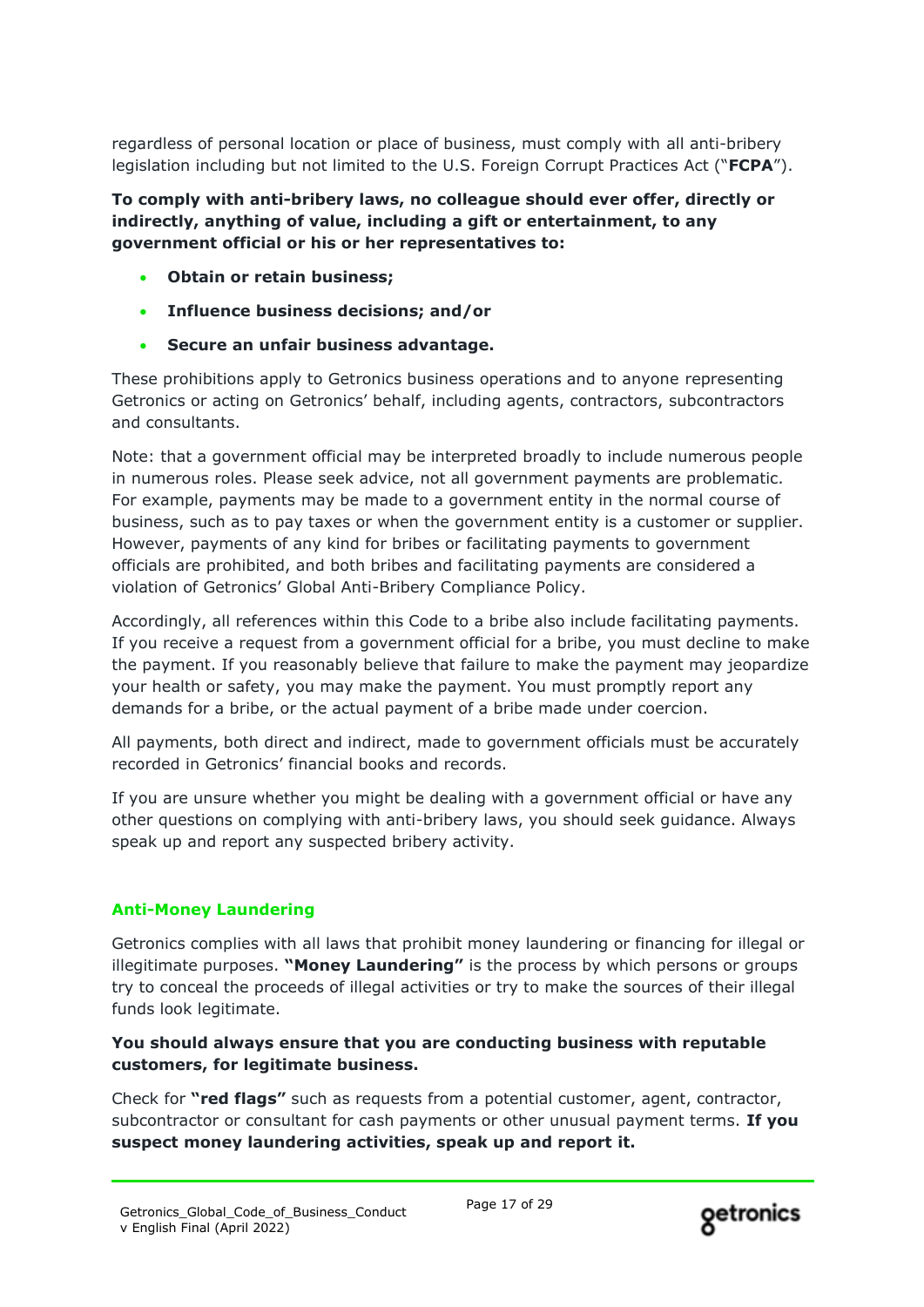## **International Trade Controls**

As a global company, Getronics transfers goods, services and technologies across national borders. Getronics business transactions are subject to various sanctions or trade controls and laws, including:

- **Government-imposed export controls, trade restrictions, trade embargoes, legal economic sanctions and boycotts; and**
- **Anti-boycott laws that prohibit companies from participating in or cooperating with an international boycott that is not approved or sanctioned by the U.S. government.**

Getronics is committed to ensuring that these business transactions are accomplished in full compliance with applicable sanctions or trade controls and laws.

If you are involved in the transfer of goods, equipment (or its components), licences or services across national borders on behalf of Getronics or Getronics customers, you must comply with these laws, regardless of where you are located. If U.S. law conflicts with a local trade law, U.S. law may apply.

**Always consult with the Legal Department for proper guidance on international trade controls.**

### **Political Activities**

Getronics encourages its associates to participate in their communities, which may include political activities.

**However, you may not use Getronics funds, time or resources, or receive Getronics reimbursement, for any political activities, including contributions to political candidates or parties. You should avoid even the appearance of doing so.**

On occasion, Getronics may communicate information and its corporate opinions on issues of public concern that affect Getronics.

These announcements are not intended to pressure you to adopt certain ideas or support certain causes. Your decisions to contribute your own time or money to any political or community activity are entirely personal and voluntary.

Getronics obeys all laws in promoting Getronics' position relative to government authorities and in making political contributions. Corporate political contributions are strictly regulated and must always be approved by the Legal Department.

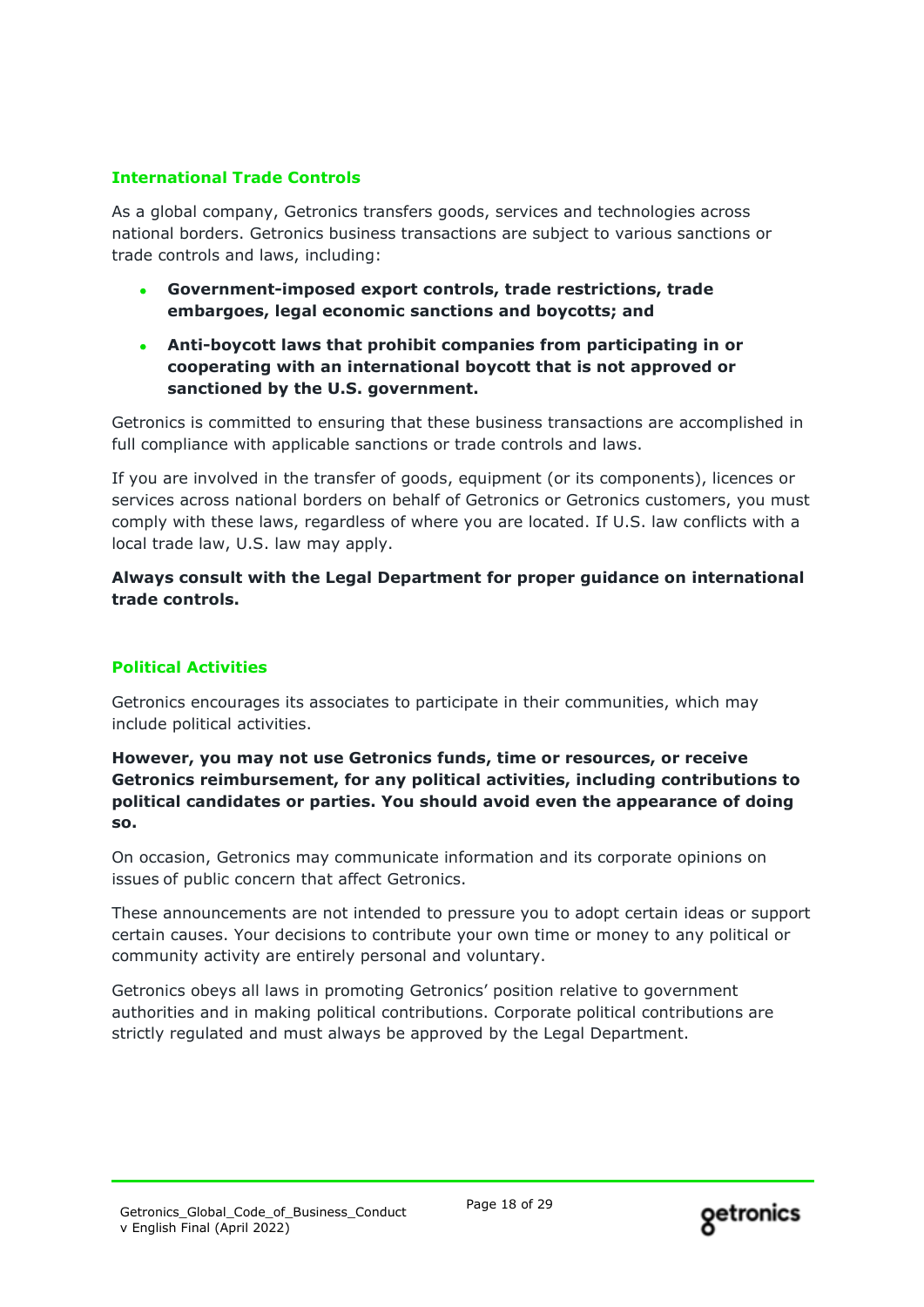## **Business Gifts**

The practice of giving business gifts to Getronics customers or receiving business gifts from Getronics agents, contractors, subcontractors and consultants (whether existing or potential) requires careful consideration by you and your line manager. Before any gift is given or received, you should determine if it is permitted under this Code and Getronics' policies, including applicable sector or function policies.

You are prohibited from providing, offering, or receiving any gift that serves to, or appears to, inappropriately influence business decisions or gain an unfair advantage. However, under certain circumstances, you may exchange business gifts that are intended to generate goodwill, provided:

- The gift is given in good faith, without expecting any return favour or **improper benefit or business advantage;**
- **The gift is of nominal value (generally under €25 EURO or its local equivalent);**
- **The gift is provided openly and transparently and given on behalf of Getronics, not on behalf of any individual;**
- **The gift is reasonable and customary, is given infrequently, and does not otherwise create the appearance of impropriety;**
- The gift is not cash or a cash equivalent and meets all other **requirements of Getronics policies, including travel policies and Anti-Bribery portions of this Code;**
- **Your division or function does not have a "no gifts" policy in effect; and**
	- **The gift is permitted under the laws that apply to the recipient, and the recipient of the gift is authorized and permitted to accept the gift.**

"**Business gifts**" do not include Getronics approved sponsored events or Getronics branded marketing gifts. In addition, business hospitality, including meals and entertainment, is not prohibited if the nature and frequency of the occasion is reasonable, the occasion involves the active conduct of Getronics business, and the business hospitality otherwise complies with Getronics policies.

**Gifts and entertainment to government officials:** You should be aware that giving or offering even a simple gift or meal to a government official can be illegal. You must obtain prior written approval from the Legal Department before giving or offering any gift, meal or entertainment to a government official.

## **Financial Integrity and Responsibility**

Acting with responsibility and transparency goes hand in hand with protecting Getronics' value. Each Getronics colleague creates value by putting Getronics' interests first, maintaining accurate business records and protecting and properly using Getronics' resources, information and property.

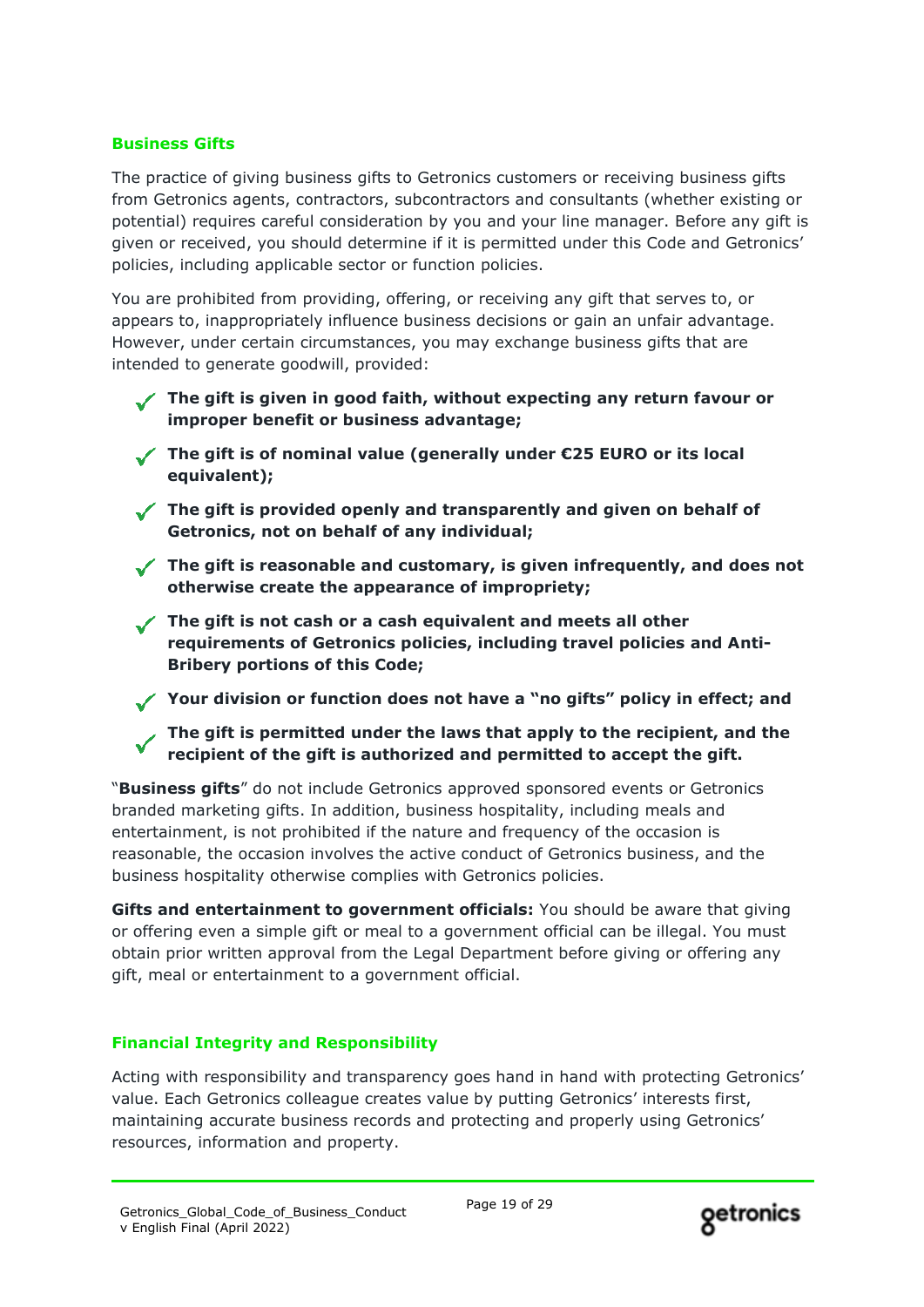## *A SALES COLLEAGUE REQUESTS A CUSTOMER TO PLACE A PRODUCT ORDER THEY NEED NOW, ADVISING THE CUSTOMER THAT THEY CAN RETURN IT AT A LATER TIME. IS THIS ACCEPTABLE?*

*NO. THIS BEHAVIOUR MANIPULATES THE RECORDING OF REVENUE AND WOULD VIOLATE THE CODE.*

## **Signing a Contract**

Where Getronics is transacting with a third party, the agreement must be in writing and comply with Getronics policies and contracting principles. All agreements must be reviewed and approved in writing by the appropriate Getronics functions and the Legal Department prior to the agreement being signed (digitally or otherwise) by a Director or authorised signatory.

## **You should:**

- **Never sign any document, or accept online terms and conditions on behalf of Getronics unless you are a Director or have a power of attorney authorising you to represent/bind Getronics;**
- **Never sign any document or request a document be signed unless the content of the document has been reviewed and approved in writing by the appropriate Getronics functions and the Legal Department and you are acting in Getronics best interests;**
- **When requesting a signature, you must provide the Director or authorised signatory with confirmation that the appropriate business functions and the Legal Department have given their written approval, and never withhold or provide misleading information in order to obtain a signature.**

## *I HAVE JUST NEGOTIATED A CONTRACT FOR GETRONICS, AND THE CUSTOMER HAS FORWARDED THE CONTRACT TO ME FOR SIGNATURE. CAN I SIGN?*

*NO, THE ONLY INDIVIDUALS THAT CAN SIGN CONTRACTS BINDING GETRONICS ARE DIRECTRORS AND THOSE THAT HAVE BEEN PRE-AUTHORIZED TO DO SO. SIGNING WITHOUT AUTHORIZATION IS A DISCIPLINARY MATTER AND YOU MAY FIND YOURSELF PERSONALLY LIABLE.*

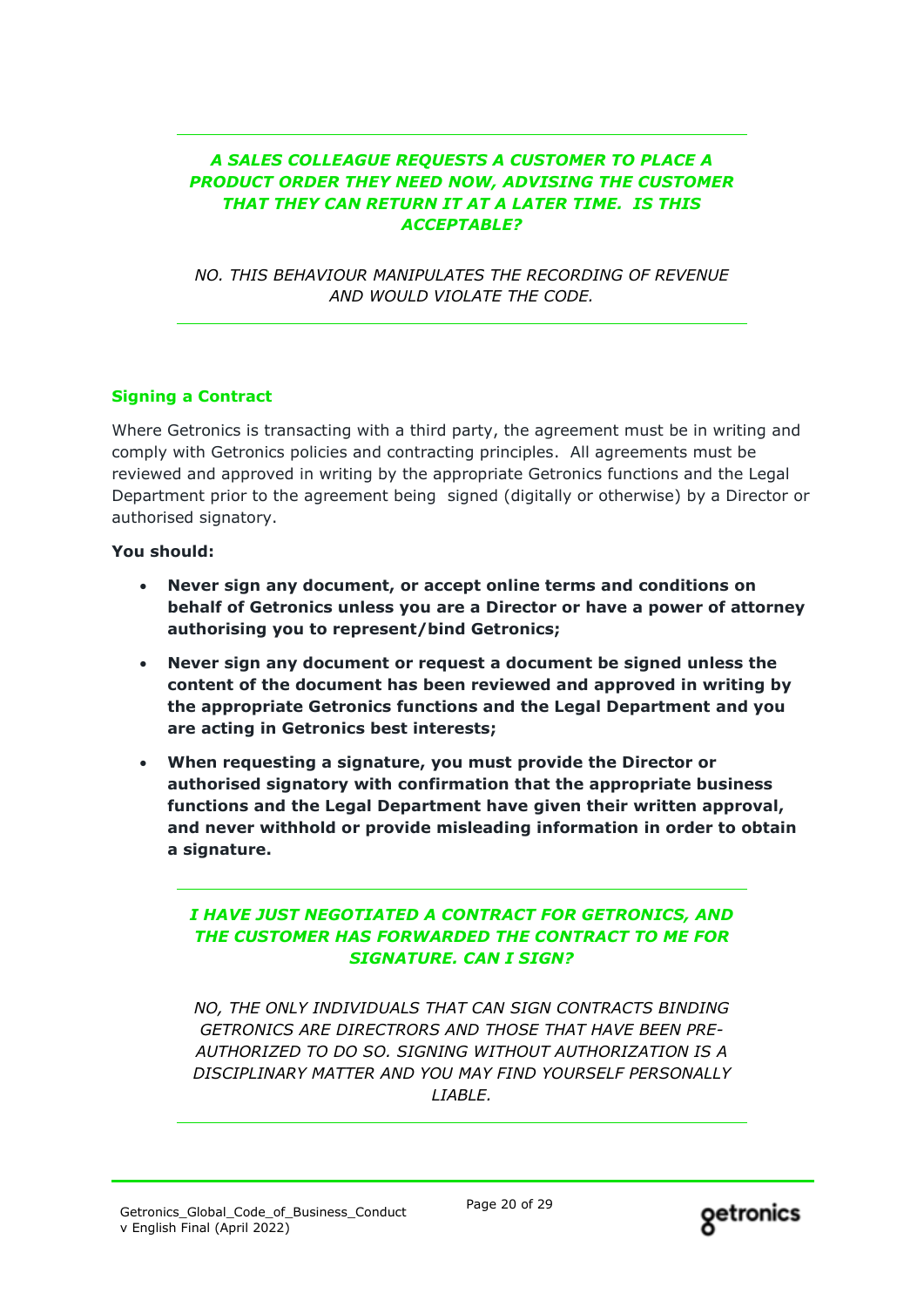## **Accurate Business Records**

Getronics' focus on speaking with truth and candour underscores Getronics' commitment to accuracy in Getronics' books and records. Business records, including Getronics financial statements, travel expenses, contracts and agreements, must always be accurate and reflect a forthright presentation of the facts. No matter what type of document or how insignificant it might seem, the information contained in a business record must always be truthful and complete. Financial records must reflect all components of financial transactions and events. Likewise, all your transactions, no matter the dollar amount, must be properly authorized, executed and recorded.

In addition, anything provided to a government official must be properly and accurately recorded in Getronics' business records.

You are accountable for the accuracy of the business records that you handle in the normal course of business. You should never:

- **Falsify, omit, misstate, alter or conceal any information, or otherwise misrepresent the facts, on a Getronics record; and/or**
- **Encourage or allow anyone else to compromise the accuracy and integrity of Getronics records.**

**If you notice an inaccuracy in a Getronics records, or a failure to follow Getronics' internal control processes, you must promptly speak up and report it.**

> *MY MANAGER IS PUTTING PRESSURE ON ME TO RECORD NUMBERS THAT ARE NOT ACCURATE. SHALL I REPORT THIS?*

*YES, THIS SHOULD BE REPORTED. IT IS IMPORTANT THAT ALL NUMBERS RECORDED ARE ACCURATE. MISLEADING NUMBERS COULD CONSTITUTE FRAUDULENT BEHAVIOR.*

## *A COLLEAGUE HAS MADE A BUSINESS TRIP AND DOES NOT HAVE ALL THE RECEIPTS. HE HAS CREATED THE RECEIPT INSTEAD. IS THIS ACCEPTABLE?*

*FALSIFYING RECORDS INCLUDING EXPENSE REPORTS IS A VIOLATION, ALTHOUGH WE UNDERSTAND RECEIPTS MAY BE LOST. THERE IS A SEPARATE PROCESS FOR THIS, AND FINANCE SHOULD BE ADVISED OF ANY MISSING EXPENSE IN ADVANCE.*

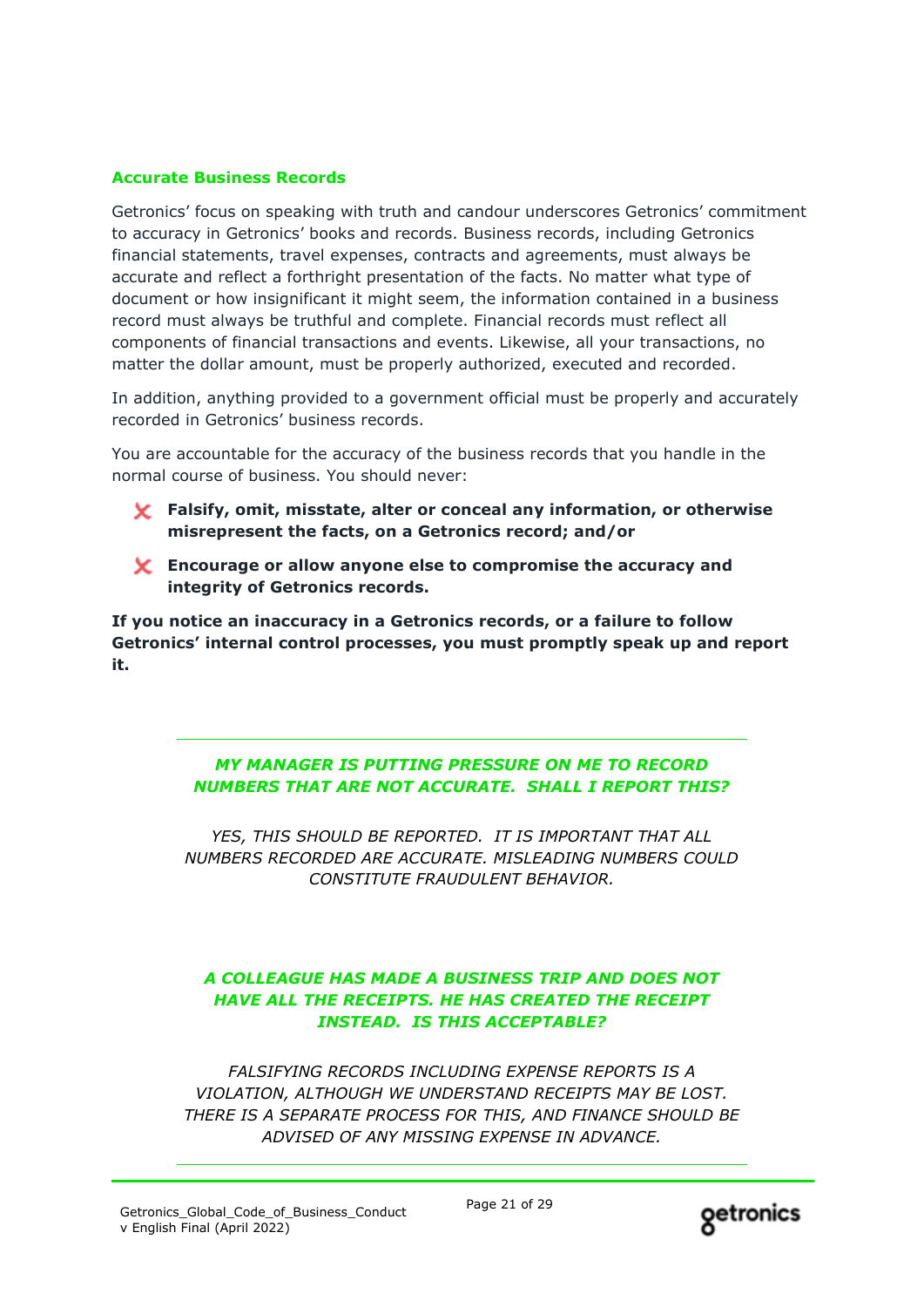## **Public Disclosures**

The disclosures Getronics makes in any public communication, regulatory disclosure or report submitted to any governmental agency must always be full, fair, accurate, timely and understandable.

If you are involved in any aspect of preparing Getronics' financial statements, or the certifications on which they rely, you must always follow Getronics' financial policies, Getronics' system of internal controls and generally accepted accounting principles.

## **Records Management**

The size of Getronics generates a large volume of records and documents each day. The business records that you work with must be maintained, retained and destroyed in accordance with all legal and regulatory recordkeeping requirements. To manage your business records properly, you should comply with Getronics' records management and retention policies for all documents, files, electronic records and emails. **You should consult the Legal Department if you have specific questions about the retention period of a document, or if you have questions concerning the maintaining of documents**. Destruction of documents, even inadvertently, could expose Getronics and you to civil and criminal liability

## **Audits and Investigations**

During your employment with Getronics, you may be asked to participate in an audit or internal investigation conducted by Getronics' internal auditors, external auditors, by Human Resources or the Legal Department. When this happens, you are always expected to cooperate fully and communicate honestly.

You may also receive a request for documents or a request to meet with regulators or lawyers in connection with a legal proceeding or government investigation. If you receive such a request, you should immediately contact the Legal Department for guidance.

### **Getronics Resources**

Getronics relies on you not to take and to use Getronics resources honestly and efficiently. Resources include physical property, such as facilities, supplies, equipment, machinery, spare parts, raw materials, finished products, vehicles and Getronics funds. They also include intangible assets, such as Getronics' time, confidential information, intellectual property and information systems. **You should not take and use Getronics resources only for legitimate business purposes and protect them from theft, loss, damage, or misuse.**

The obligation to protect Getronics funds is particularly important if you have spending authority, financial approval authority, access to Getronics bank accounts, approve travel and entertainment expenses, or manage budgets and accounts. You must always:

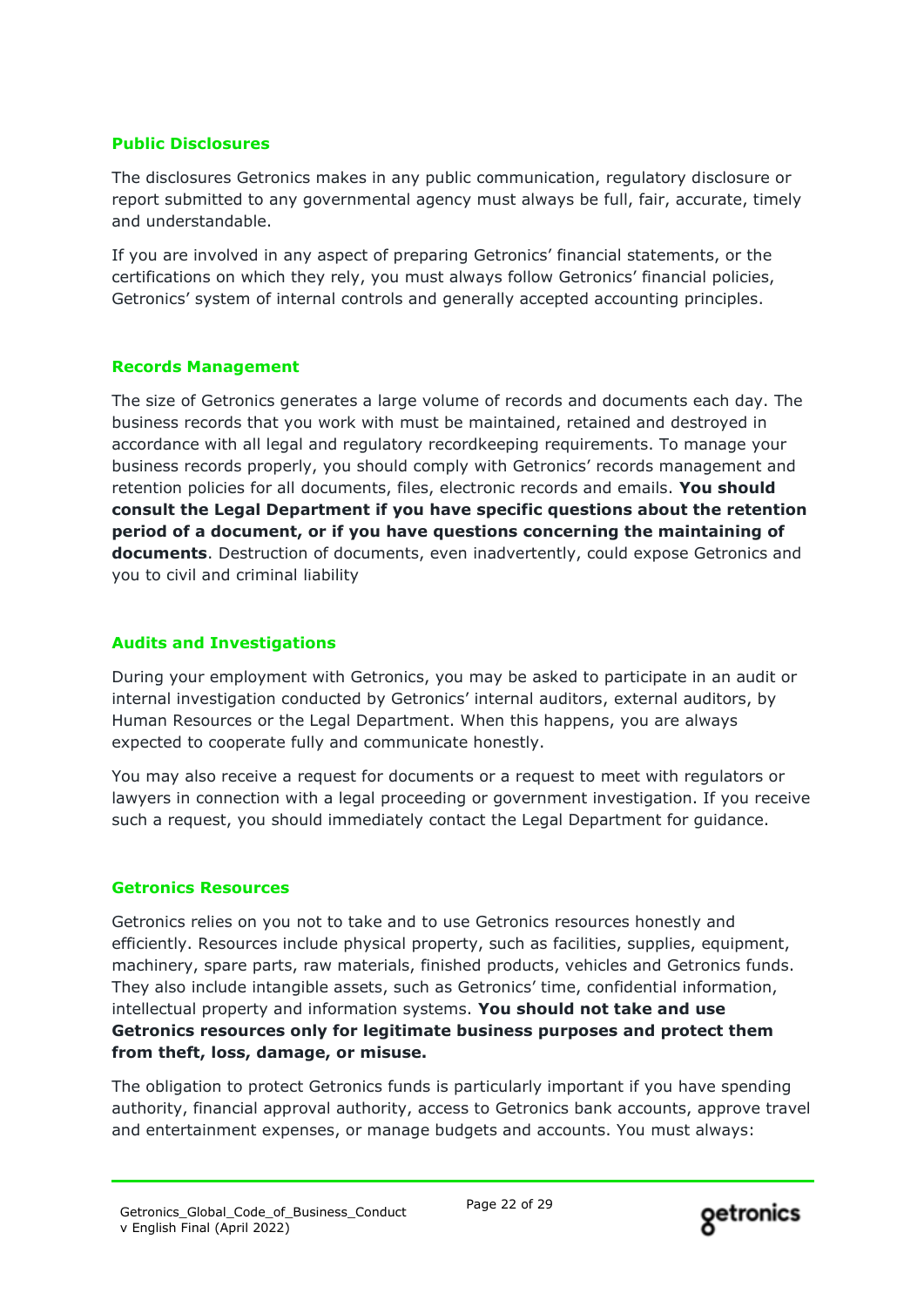**Ensure the funds are properly used for their established purpose;**

- **Obtain required approval before incurring an expense;**
- **Accurately record all expenditures; and/or**
- **Verify that expenses submitted for reimbursement are business-related, properly documented and comply with Getronics policies.**

**If you become aware of Getronics resources being misused, you must speak up and report it.**

## **Fraud**

You misuse Getronics resources – and commit fraud – when you intentionally conceal, alter, falsify or omit information for your benefit or the benefit of others. Fraud may be motivated by the opportunity to gain something of value (such as meeting a performance goal or obtaining a payment) or to avoid negative consequences (such as discipline). Examples of fraud include:

- **Altering manufacturing numbers to meet productivity goals;**
- **Presenting false medical information to obtain disability benefits;**
- **Falsely reporting time worked to earn more pay or to avoid discipline for being late or absent from work;**
- **Misrepresenting sales information to obtain unauthorized pricing for a customer; and/or**
- **Misstating financial information**

**You should also avoid the appearance of fraud.** For example, never spend Getronics funds without proper written approval. Similarly, never enter into an agreement, either written or verbal on behalf of Getronics unless you are authorised to do so.



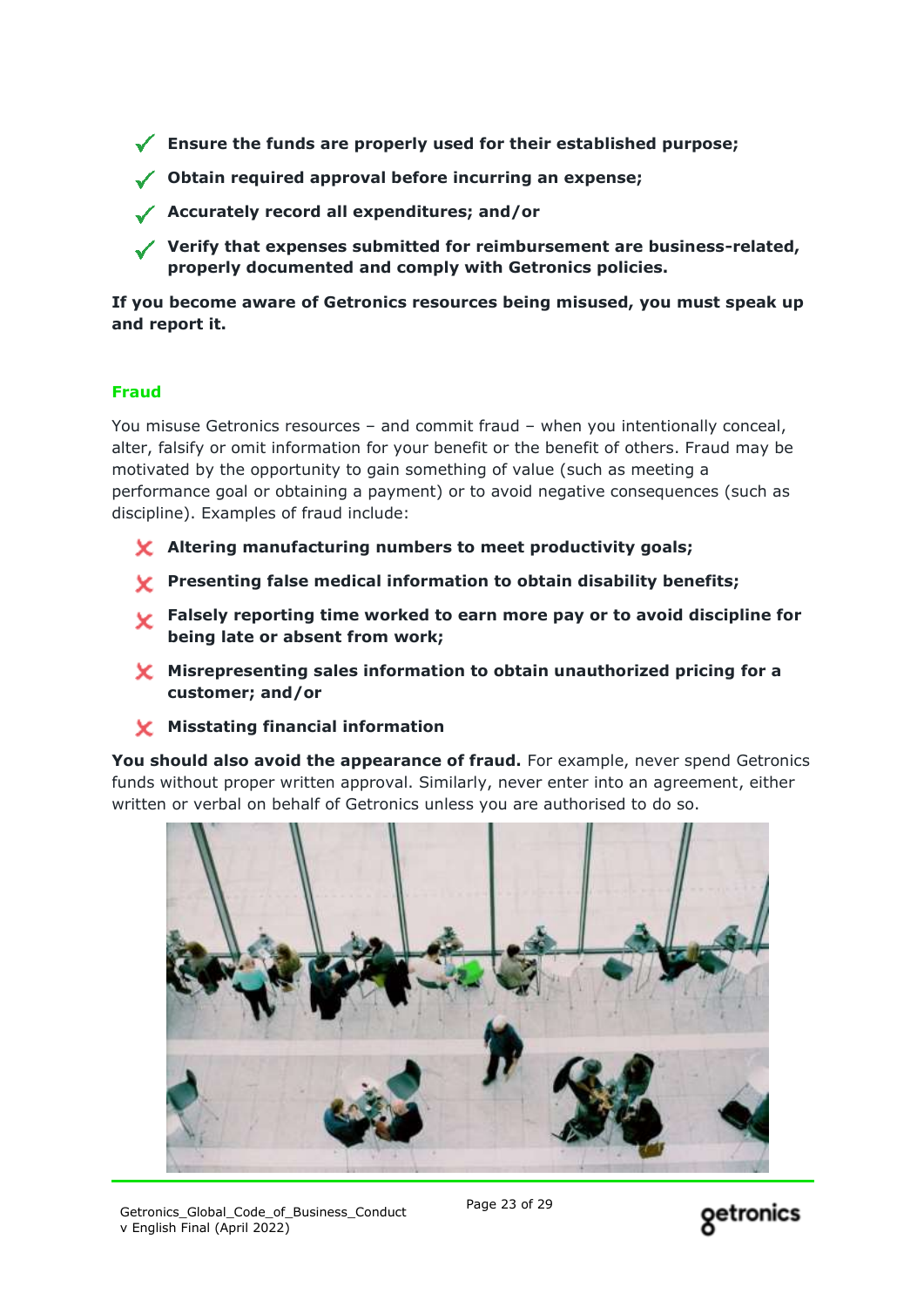# **5 DISCIOSURE OF PERSONAL & CORPORATE DATA, IP AND COMMUNICATIONS**

## **Confidential Information**

During your employment, you may acquire certain information about Getronics, its customers, agents, contractors, subcontractors and consultants or another third party that is confidential, competitively sensitive and/or proprietary. You should always assume that any information you acquire in performing your work is confidential or competitively sensitive unless you have clear indication that it is not.

Always take reasonable and necessary precautions to protect any confidential information relating to Getronics customers, agents, contractors, subcontractors and consultants or another third party to which you receive or have access. **You should not disclose any confidential business information to anyone outside Getronics, even to members of your own family, unless the disclosure is:**

- **Properly authorised**
- **In connection with a legitimate business need; and/or**
- **Subject to a written confidentiality agreement approved by the Legal Department.**

Even within Getronics and among your colleagues, only share confidential information on a need-to-know basis, where there is a legitimate business reason to know the information.

This obligation of confidentiality does not prohibit you from raising concerns about potential Code or legal violations either within Getronics or to a government authority. Your ability to report legal violations internally within Getronics or to a government authority, either during or after your employment with Getronics, is not prohibited by this Code or any other Getronics policy or agreement.

## *WHAT IF I RECEIVE A CALL REQUESTING ME TO PROVIDE INFORMATION ON A FELLOW COLLEAGUE?*

*YOU SHOULD NOT DISCLOSE PERSONAL DETAILS OR WORK INFORMATION ABOUT OTHER COLLEAGUES IF YOU ARE UNCERTAIN ABOUT THE CALLER'S IDENTITY. NEVER DISCLOSE COLLEAGUES' PHONE NUMBERS, EMAIL ADDRESSES AND/OR REPORTING STRUCTURES.*

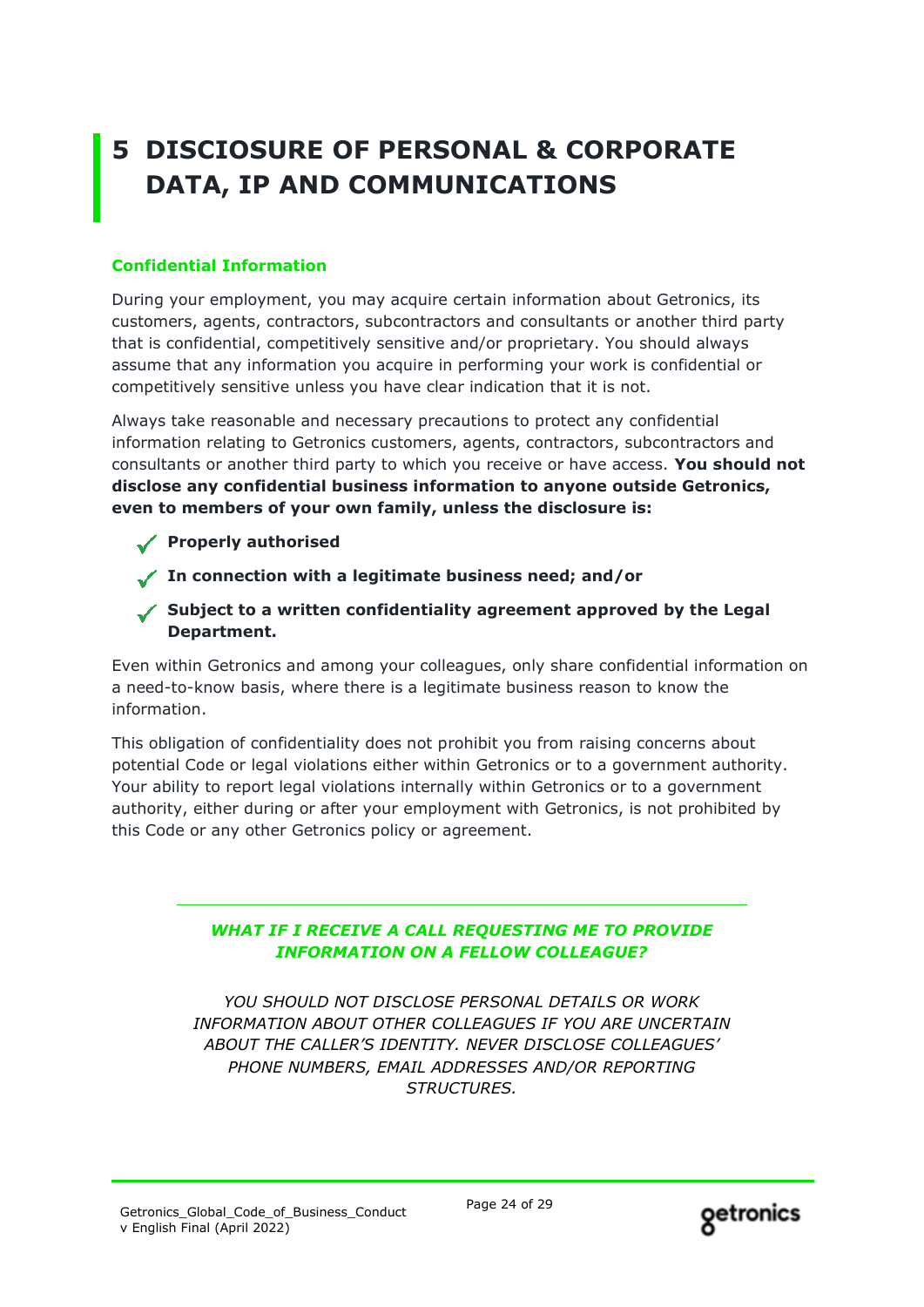## *A COLLEAGUE IS WORKING ON A POTENTIAL ACQUISITION AND HAS FORWARDED TO ME CONFIDENTIAL INFORMATION RELATING TO THIS ACQUISITION. DO I REPORT IT?*

*YES, ALL INFORMATION RELATING TO A POTENTIAL ACQUISITION IS PROTECTED AS CONFIDENTIAL INFORMATION. ALL COLLEAGUES WORKING ON POTENTIAL ACQUISITIONS ARE SUBJECT TO THE TERMS OF A CONFIDENTIALITY AGREEMENT, RESTRICTING DISCLOSURE OF ANY DETAILS RELATING TO THE ACQUISITION. THIS BEHAVIOR SHOULD BE REPORTED.*

## **Getronics Email, Internet and Information Systems**

You must use Getronics systems, tools, devices, time and resources responsibly and protect the security of Getronics. Getronics systems, tools, devices and resources constitute a critical component of Getronics' business operation and are provided for authorized business purposes only. Your use of Getronics systems, tools, devices, time and resources must comply with this Code, and other applicable security policies and acceptable use standards. **You may engage in reasonable incidental personal use of your Getronics systems, tools, devices, time and resources if such usage does not:**

- **Consume a large amount of time or resources;**
- **Interfere with your work performance or that of others;**
- **Involve illegal, sexually explicit, political, discriminatory or otherwise inappropriate material;**
- **Relate to outside business interests; and/or**
- **Violate this Code or any other Getronics policy.**

While it is generally not Getronics' practice to monitor its colleagues use of Getronics information systems, Getronics reserves the right to monitor, record, disclose, audit, and delete without prior notice the nature and content of any Getronics colleague's activity using Getronics email, phone, voicemail, internet and other Getronics systems, to the extent permitted by local law

## *WHAT IF I DO PERSONAL ACTIVITIES ON A GETRONICS COMPUTER OR WORK PHONE?*

*GENERALLY, LIMITED PERSONAL USE OF GETRONICS RESOURCES/ PROPERTY IS PERMITTED, AS LONG AS IT DOES NOT CREATE A COST FOR GETRONICS AND WORK IS NOT DISRUPTED.*

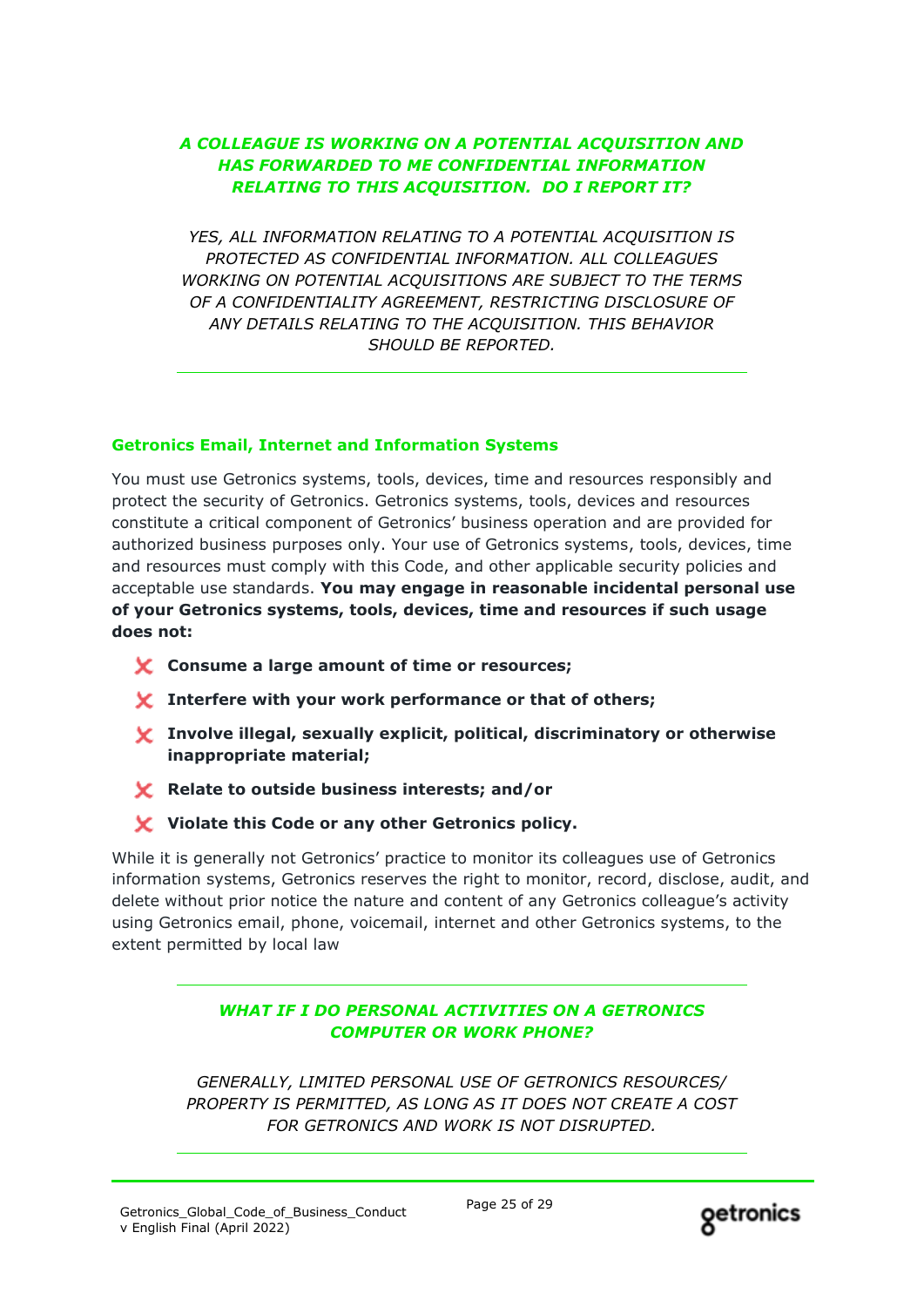## **Privacy**

Personal information broadly refers to any information that identifies or relates to an identifiable person. If you access this type of information or the systems that maintain it, you must comply with all applicable policies and laws regarding the processing of such information. You must:

**Only access, collect and use personal information that you need and are authorized to see for legitimate business reasons;**

- **Disclose personal information only to authorized persons who have a legitimate business reason to know the information and who are obligated to protect it;**
- **Securely store, transmit and destroy personal information in accordance with applicable policies and laws; and/or**

**Promptly report any actual or suspected violations of Getronics policies, data breaches, or other risks to personal information to the Legal Department.**

Getronics' Privacy Policies establish a globally consistent foundation for Getronics information collection, handling and use practices. Further, Getronics is committed to complying with applicable privacy laws in the countries where Getronics conducts business, including such laws regarding the cross-border transfer of certain personal information.

**Consult with the Legal Department if you have any questions, including about how to comply with the Privacy Policies or comply with rules about transfer of personal information outside of the country in which it was collected.**

### **External Communications**

If you are contacted and asked to discuss Getronics business with any members of the press, investors or market analysts, do not provide any information. Instead, you should politely advise the outside party that you are not authorised to discuss the subject and refer them to the Legal Department or your line manager.

Similarly, when using personal social media, you should be clear that you do not speak on behalf of Getronics. You should always:

- **Take every possible precaution to ensure that you are not disclosing any confidential information about Getronics, it's customers, agents, contractors, subcontractors and consultants or another third party.**
- **Refrain from using any Getronics or third-party logos or trademarks without written permission from the Legal Department.**

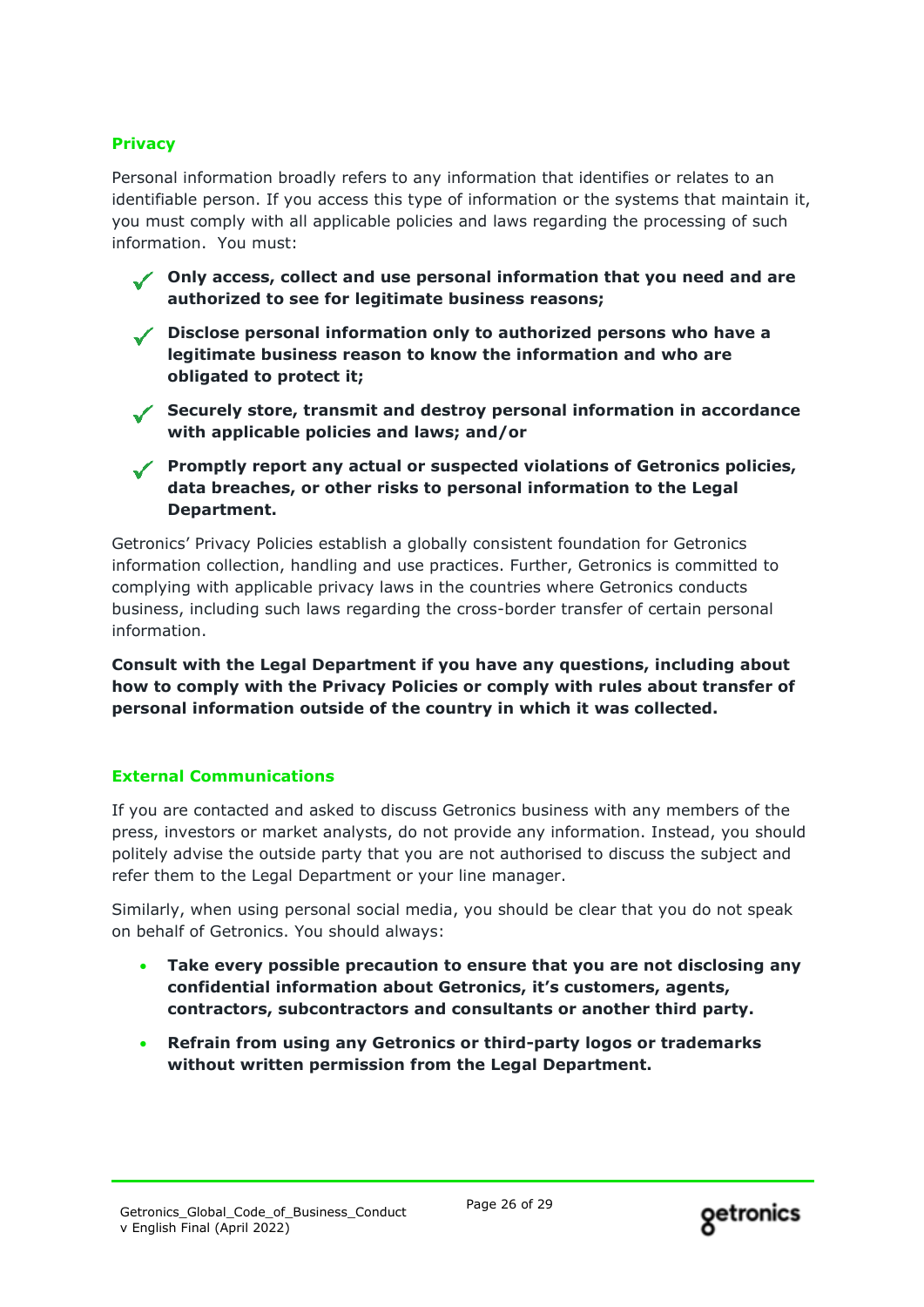## **Intellectual Property**

Getronics intellectual property is an invaluable asset that must always be protected. Intellectual property includes Getronics trademarks, brands, package designs, logos, copyrights, inventions, patents and trade secrets. You should never allow a third party to use Getronics trademarks or other intellectual property without proper authorization and a license agreement that has been approved by the Legal Department. Furthermore, Getronics trademarks should never be used in a degrading, defamatory or otherwise offensive manner.

Getronics intellectual property also includes Getronics colleagues' work products. As a Getronics colleague, any work you create, in whole or in part, in connection with your duties, and/or using Getronics time, resources or information, belongs to Getronics. For example, inventions, ideas, discoveries, improvements, artwork, processes, designs, software or any other materials you may help to create or author in connection with your work for Getronics belongs to Getronics. **You should promptly disclose any invention related to Getronics, so that it may receive the same protection as other intellectual property of Getronics.**

## *A COLLEAGUE HAS BEEN WORKING ON A NEW SOFTWARE PROGRAM DURING HIS WORK TIME USING GETRONICS' PROPRIETARY INFORMATION. HE HAS TOLD A COLLEAGUE HE IS NOW GOING TO TRY AND MARKET THE SOFTWARE HIMSELF IN HIS OWN TIME. CAN HE DO THIS?*

*NO. THE SOFTWARE IS BASED ON GETRONICS' PROPRIETARY INFORMATION AND HAS BEEN DEVELOPED IN THE COLLEAGUE'S WORK TIME. THE SOFTWARE BELONGS TO GETRONICS AND THIS SHOULD BE REPORTED.*

### **Investigating Misconduct**

All reports of suspected violations of this Code or the law will be taken seriously and promptly investigated. The investigator will:

- **Act objectively in determining facts through asking questions, interviews or a review of documents;**
- **Contact you or other Getronics colleagues who may have knowledge about the alleged incident or violation; and/or**
- **Recommend corrective actions and/or disciplinary measures where appropriate.**

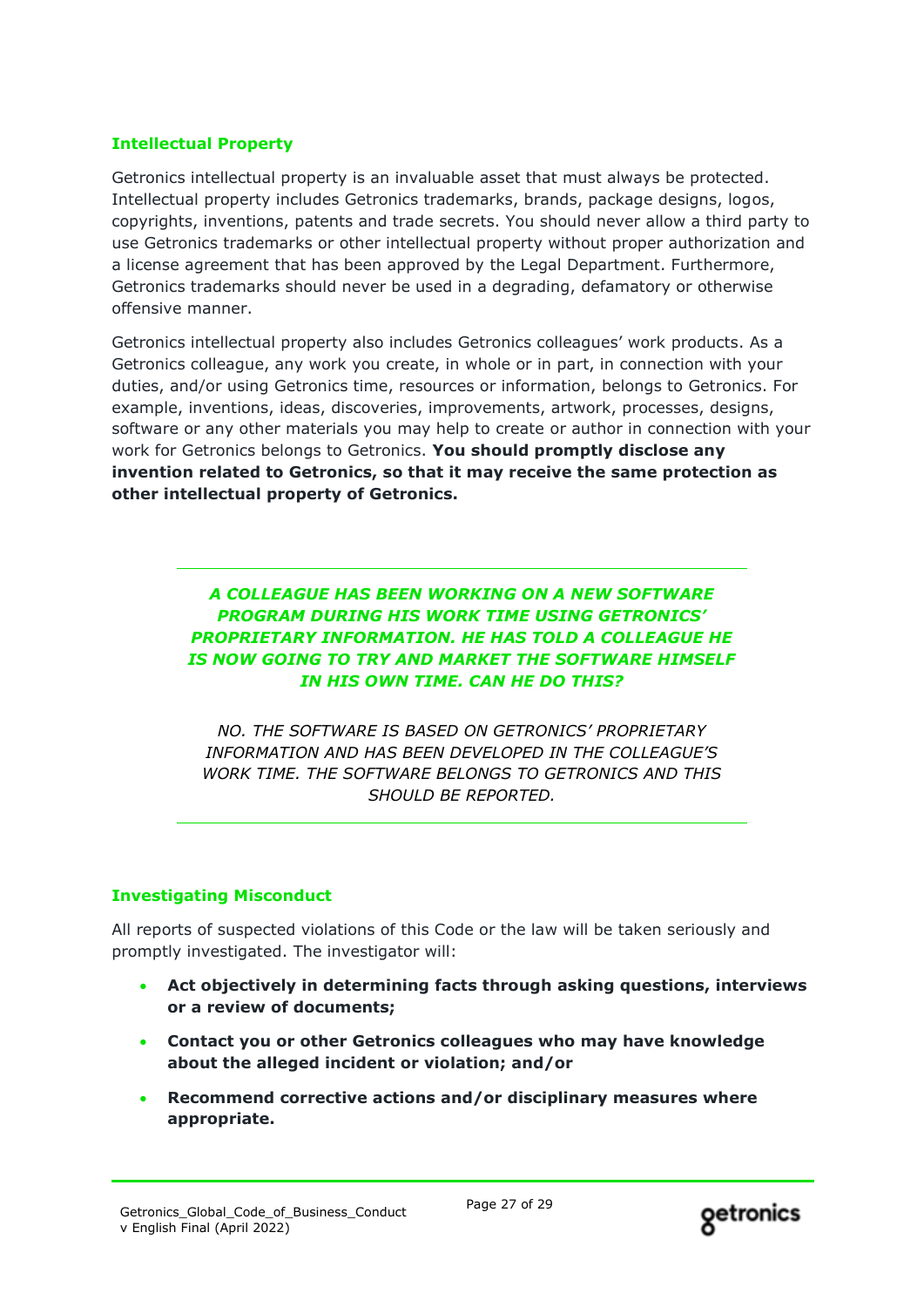In accordance with applicable law, Getronics strives to:

- **Protect the confidentiality of the individuals involved, to the extent practical;**
- **Inform a Getronics colleague of the accusations reported against him/ her at a time when such a disclosure will not jeopardize the investigation; and**
- **Where permissible, allow Getronics colleagues to review and correct information reported.**

**If asked, all Getronics colleagues must cooperate fully with an investigation.**

## **Disciplinary Action**

If you violate this Code, Getronics will take appropriate action. You are expected to follow this Code and comply with all Getronics policies and the law while conducting business on behalf of Getronics as a condition of your employment. Violating this Code, any Getronics policies or the law may result in:

- **Disciplinary action, up to and including termination of employment, depending on the nature and severity of this Code violation; and**
- **In the case of a violation of law, civil and/or criminal penalties may be imposed by a governmental agency or a court.**

### **Getronics Code is Not a Contract**

The Code is not a contract. It does not convey any specific employment rights or guarantee employment for any specific period.

### **Issuance of and Amendments to this Code**

The Code is reviewed periodically by the Legal Department to determine whether revisions may be required due to changes in the law or regulations, or changes in Getronics business or its business environment. The Getronics Board of Management will approve any changes to this Code.

### **Administration of this Code**

You may contact the Legal Department with questions at any time.